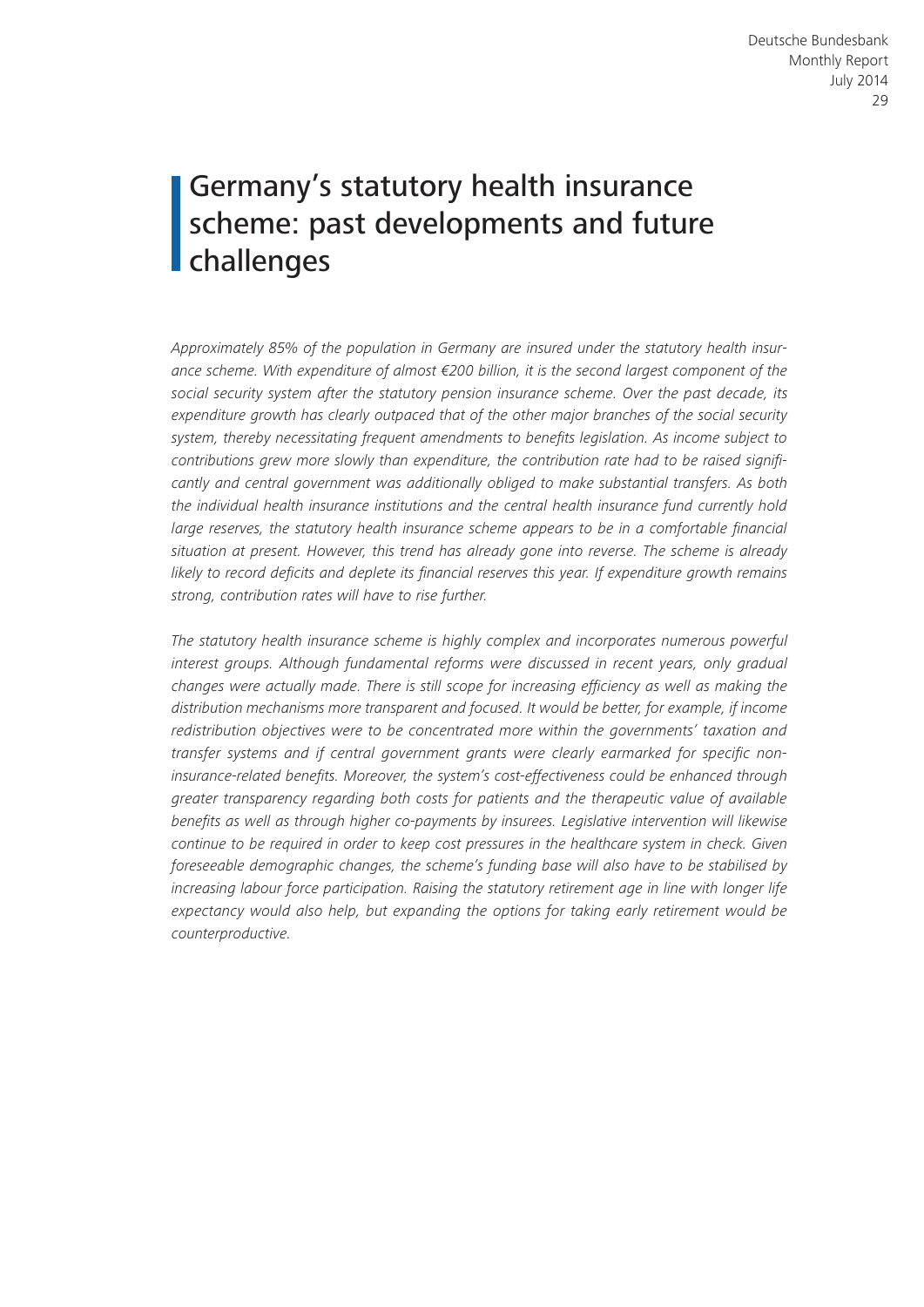# Salient features of the statu**tory health insurance scheme**

*Statutory health insurance scheme predominant in Germany*

In 2013, the statutory health insurance system *(gesetzliche Krankenversicherung)* comprised 134 health insurance institutions<sup>1</sup> and just over 52 million members, of whom around 36 million were of working age and overwhelmingly employees and 16½ million were pensioners. Including their co-insured dependants (who are exempt from contributions), a total of 70 million people were insured under the statutory scheme.<sup>2</sup> It is chiefly employees earning up to €4,462.50 gross per month (harmonised compulsory insurance limit for both eastern and western Germany) that are compulsorily insured under the statutory health insurance scheme.<sup>3</sup> If employees earn more than this, they can opt either to be insured voluntarily under the statutory health insurance scheme or to switch to the private health insurance system (see the box on pages 34 and 35).

*Funding via income-related contributions in pay-as-you-go system*

The statutory health insurance scheme is mostly funded (93% in 2013) from income-related percentage contributions up to the income cap for contributions (currently €4,050 per month). The remainder mostly comes from central government grants (6%), which have been considerably topped up since 2004 but which are often changed on a discretionary basis. The statutory health insurance scheme is essentially funded via a pay-as-you-go system, in other words current revenue is used directly to cover current expenditure. Reserves are legally required solely for the purpose of offsetting short-term fluctuations in revenue and expenditure. Borrowing is not permitted.

*Funding system switched to central health insurance fund*

Since the introduction of a central "health insurance fund" in 2009, health insurance institutions no longer receive contribution receipts and central government grants directly but instead receive them indirectly from the fund in the form of a risk-adjusted amount for each member. Instead of each institution being able to set its own contribution rate – as was previously the case – they were bound by law to levy a uniform rate of, initially, 15.5%. Health

insurance institutions must currently plug any funding gaps by charging their members a flatrate additional contribution. However, following a recent legislative amendment, additional contributions must be calculated on an incomerelated basis from 2015 onwards.

The statutory health insurance institutions are compelled to accept everyone who applies to join, regardless of his/her individual health risks.4 A risk structure compensation scheme exists to enable risks to be shared between health insurance institutions with belowaverage and those with above-average health risks, thus discouraging institutions from adopting a risk selection policy and thereby promoting competition by allowing members to switch institutions irrespective of their state of health.

The benefits offered by the statutory health insurance scheme are basically defined in the Fifth Book of the Social Security Code. In addition to treating illnesses, these also include preventive and screening measures, medical rehabilitation, antenatal and postnatal care as well as the payment of sickness benefit. The concrete implementation of the legal provisions is agreed, for the most part, by the Federal Joint Committee comprising representatives of the service providers and the health insurance institutions. Directives issued by this Committee specify which treatments or examinations persons insured under the statutory health insurance scheme

*Risk structure compensation scheme essential to ensure competition between institutions*

*Benefits legally prescribed; nonfinancial benefits predominant*

<sup>1</sup> In 2003, there were 324 health insurance institutions, down from 1,223 in 1992.

<sup>2</sup> Private health insurance enterprises had approximately nine million fully insured members in 2012.

<sup>3</sup> The level of contributions to be paid by compulsorily insured employees is based on their gross wage or salary. Pensioners pay contributions based on their state or company pension. There are special provisions for the unemployed, sailors, artists and publicists, young people and disabled persons in institutions as well as for students and interns. The level of contributions to be paid by voluntarily insured members of the statutory scheme is determined by means of a uniform assessment which may not be lower than for compulsorily insured members. Self-employed persons must normally pay contributions at the level of the income cap for contributions; if they can demonstrate that their income is lower than this, they generally pay at least three-quarters of that rate (sections 226 ff of the Fifth Book of the Social Security Code).

<sup>4</sup> There are, however, restrictions regarding the admission of persons who were hitherto privately insured.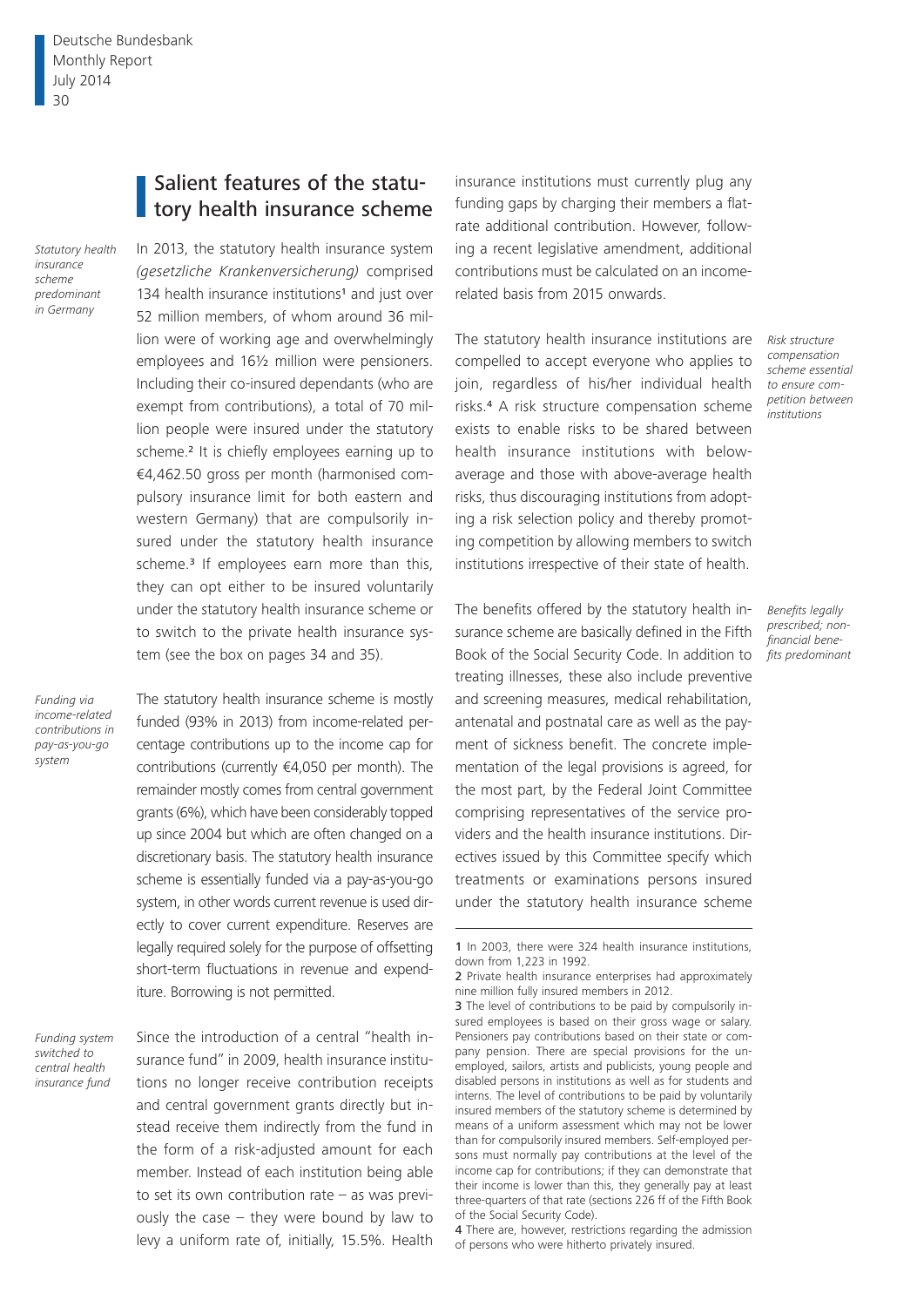#### Key data on the statutory health insurance scheme

| Item                                                                                       | 2004                                      | 2005                    | 2006                 | 2007                 | 2008                    | 2009                    | 2010                                                               | 2011                     | 2012                 | 2013                 | 2013<br>vis-à-<br>vis<br>2003 |  |
|--------------------------------------------------------------------------------------------|-------------------------------------------|-------------------------|----------------------|----------------------|-------------------------|-------------------------|--------------------------------------------------------------------|--------------------------|----------------------|----------------------|-------------------------------|--|
| Contribution base<br>in $\notin$ billion <sup>1</sup>                                      | 965                                       | 969                     | 976                  | 989                  | 1.019                   | 1,028                   | 1,049                                                              | 1,073                    | 1,112                | 1,150                |                               |  |
| Contribution base in $\epsilon$<br>per member per year<br>Members (million)<br>of whom     | 19,054<br>50.6                            | 19,230<br>50.4          | 19,339<br>50.5       | 19,487<br>50.7       | 19,941<br>51.1          | 20,066<br>51.2          | 20,414<br>51.4                                                     | 20,800<br>51.6           | 21,373<br>52.0       | 21,930<br>52.4       |                               |  |
| Compulsorily insured<br>persons<br>Voluntarily insured                                     | 28.7                                      | 28.7                    | 28.7                 | 29.2                 | 29.7                    | 29.9                    | 30.1                                                               | 29.9                     | 30.1                 | 30.5                 |                               |  |
| persons2,3<br>Pensioners <sup>2,4</sup>                                                    | 5.1<br>16.8                               | 4.8<br>16.9             | 4.8<br>16.9          | 4.6<br>16.9          | 4.5<br>16.9             | 4.4<br>16.9             | 4.5<br>16.8                                                        | 4.9<br>16.8              | 5.2<br>16.8          | 5.3<br>16.7          |                               |  |
| Total insurees (million)<br>Contribution rate (%)5<br>Income cap for contribu-             | 70.2<br>14.2                              | 70.5<br>14.2            | 70.4<br>14.2         | 70.3<br>14.8         | 70.2<br>14.9            | 70.0<br>15.2            | 69.8<br>14.9                                                       | 69.7<br>15.5             | 69.7<br>15.5         | 69.9<br>15.5         |                               |  |
| tions ( $\epsilon$ per month)<br>Compulsory insurance limit                                | 3,488                                     | 3,525                   | 3,563                | 3,563                | 3,600                   | 3,675                   | 3,750                                                              | 3,713                    | 3,825                | 3,938                |                               |  |
| $(\epsilon$ per month)<br>Number of health                                                 | 3,863<br>280                              | 3,900<br>267            | 3,938<br>257         | 3,975<br>242         | 4.013<br>221            | 4,050<br>202            | 4,163<br>169                                                       | 4,125<br>156             | 4,238<br>146         | 4,350<br>134         |                               |  |
| insurance institutions                                                                     | Year-on-year percentage change<br>Annual  |                         |                      |                      |                         |                         |                                                                    |                          |                      |                      |                               |  |
| Contribution base<br>Contribution base                                                     | 1.0                                       | 0.5                     | 0.7                  | 1.3                  | 3.0                     | 0.9                     | 2.0                                                                | 2.3                      | 3.6                  | 3.4                  | 1.9                           |  |
| per member<br><b>Members</b><br>of whom                                                    | 1.3<br>$-0.3$                             | 0.9<br>$-0.4$           | 0.6<br>0.1           | 0.8<br>0.5           | 2.3<br>0.7              | 0.6<br>0.3              | 1.7<br>0.3                                                         | 1.9<br>0.4               | 2.8<br>0.9           | 2.6<br>0.7           | 1.5<br>0.3                    |  |
| Compulsorily insured<br>Voluntarily insured <sup>2,3</sup><br>Pensioners <sub>2,4</sub>    | $-0.7$<br>$-1.1$<br>0.8                   | $-0.2$<br>$-4.8$<br>0.5 | 0.2<br>$-0.8$<br>0.0 | 1.5<br>$-3.2$<br>0.0 | 1.7<br>$-2.8$<br>$-0.1$ | 0.9<br>$-1.1$<br>$-0.1$ | 0.5<br>0.3<br>0.2<br>$-$                                           | $-0.6$<br>10.3<br>$-0.2$ | 0.8<br>5.2<br>$-0.2$ | 1.1<br>2.6<br>$-0.6$ | 0.5<br>0.4<br>0.0             |  |
| Total insurees<br>Contribution rate<br>(percentage point) <sup>5</sup>                     | $-0.2$<br>0.1<br>$\overline{\phantom{0}}$ | 0.4<br>$-0.1$           | $-0.3$<br>0.0        | 0.0<br>0.6           | $-0.2$<br>0.1           | $-0.3$<br>0.3           | 0.3<br>$\overline{\phantom{0}}$<br>$\overline{\phantom{0}}$<br>0.3 | $-0.1$<br>0.6            | 0.0<br>0.0           | 0.2<br>0.0           | $-0.1$<br>0.1                 |  |
| Income cap for contribu-<br>tions<br>Compulsory insurance limit<br>Number of health insur- | 1.1<br>1.0                                | 1.1<br>1.0              | 1.1<br>1.0           | 0.0<br>1.0           | 1.1<br>0.9              | 2.1<br>0.9              | 2.0<br>2.8                                                         | $-1.0$<br>$-0.9$         | 3.0<br>2.7           | 2.9<br>2.7           | 1.3<br>1.3                    |  |
| ance institutions                                                                          | $-13.6$                                   | $-4.6$                  | $-3.7$               | $-5.8$               | $-8.7$                  | $-8.6$                  | $-16.3$                                                            | $-7.7$                   | $-6.4$               | $-8.2$               | $-8.5$                        |  |

Sources: Federal Ministry of Health, National Association of Statutory Health Insurance Funds and Bundesbank calculations. 1 Calculated<br>from revenue from contributions and the average contribution rate. 2 As of mid-2004, v to voluntary members who are not entitled to sickness benefit. 3 General health insurance scheme (members excluding pensioners). 4 Pensioners' health insurance scheme. 5 Annual average. Up to and including 2008, average contribution rate for all health insurance institutions. As of 2009, excluding additional contributions. Deutsche Bundesbank

are entitled to. In most cases, the health insurance institutions invoice the service providers directly without involving the patients (principle

of non-invoicing patients).

*Redistribution principle*

One of the key features of the statutory health insurance scheme is a risk-sharing mechanism between individuals with a low health risk and those with a higher health risk. Another mechanism redistributes income from higher to lower earners, from contribution payers to non-paying dependants and from households with few to those with more non-paying dependants. Unlike the statutory pension insurance scheme and the statutory unemployment insurance scheme (but as in the public long-term care insurance scheme), there is no direct peg between the relative level of contributions and the level of insurance entitlements.<sup>5</sup> Demographic change in Germany will gradually also bring about an intergenerational redistribution, not least because healthcare costs are typically higher for older persons. If the statutory retirement age is not raised in line with longer life expectancy, this alone (ie without factoring in costly advances in medical technology and factoring out the agerelated graduation of healthcare costs) will

<sup>5</sup> The one big exception to this is the level of sickness benefit, which is based on earnings, but this only makes up around 5% of total expenditure.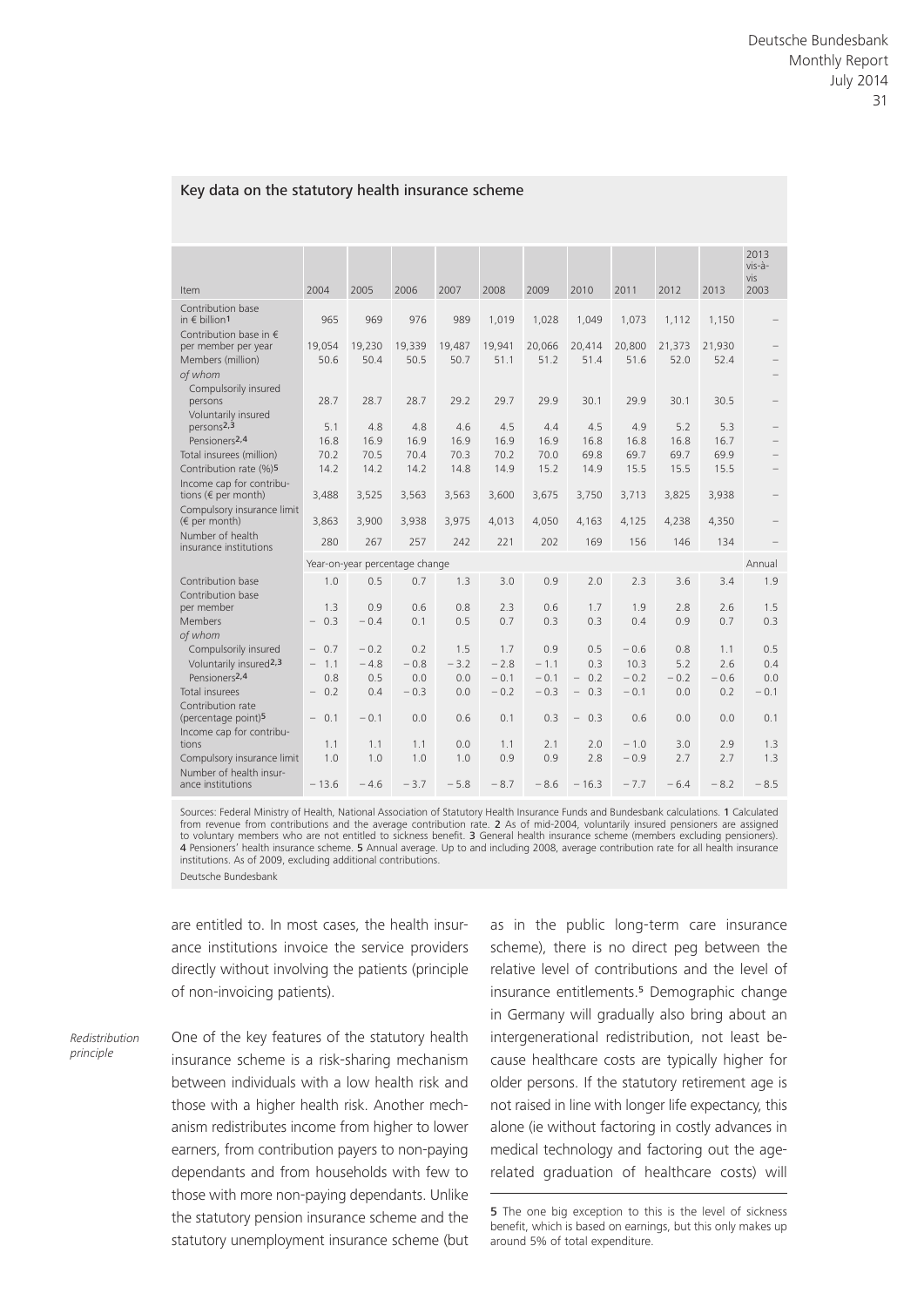

#### Healthcare expenditure in selected countries in 2012

mean that the contribution rate will have to go up significantly as pensioner contributions do not suffice, on average, to cover their costs.

With an expenditure volume in 2013 of just over €194 billion, or just over 7% of gross do-



2003 = 100, log scale



Sources: Federal Ministry of Health (KJ1 statistics) and Bundesbank calculations. Deutsche Bundesbank

mestic product (GDP), the statutory health insurance scheme is the second largest component of the German social security system after the statutory pension insurance scheme. According to OECD data, Germany's total public sector expenditure on healthcare (including spending by the public long-term care insurance scheme and healthcare subsidies for public sector employees with civil servant status) amounted to nearly 8½% of GDP in 2012. After adding the expenditure of private insurance enterprises as well as extra payments or copayments made by patients themselves, total spending on healthcare amounted to almost 11% of GDP. In international terms, this makes Germany one of the highest healthcare spenders, slightly behind France (just over 11%), though way behind the USA (just over 16%).

# Basic trends over the past decade<sup>6</sup>

# Financial development

The statutory health insurance scheme is currently in a relatively comfortable financial situation with total reserves of €30 billion at end-2013 (€16½ billion for the health insurance institutions and €13½ billion for the health insurance fund). This was further boosted last year by a surplus of €2 billion. By contrast, at the beginning of the period under review (end-2003), it had accumulated net debt of €6 billion after having recorded a deficit of €3½ billion in 2003.<sup>7</sup>

*Current financial situation favourable*

*Major macroeconomic importance of health insurance system also in international terms*

Financial development and outlook of the statutory health insurance scheme, Monthly Report, July 2004, pp 15ff. 7 Although the health insurance institutions are not permitted to borrow, after a series of inaccurate (overly optimistic) forecasts of expenditure and revenue, they were forced to take out a loan to temporarily cover the resultant funding gaps. The Act Modernising the Statutory Health Insurance Scheme, which came into force in 2004, retroactively legitimised the loan and, at the same time, prescribed that it be repaid in equal instalments over the next four years. The loan was repaid faster than expected, so there was no need to use the extension by one year that was envisaged as a precautionary measure in the Act Amending the Law Governing the Professional Activities of Doctors Approved by the Statutory Health Insurance Scheme.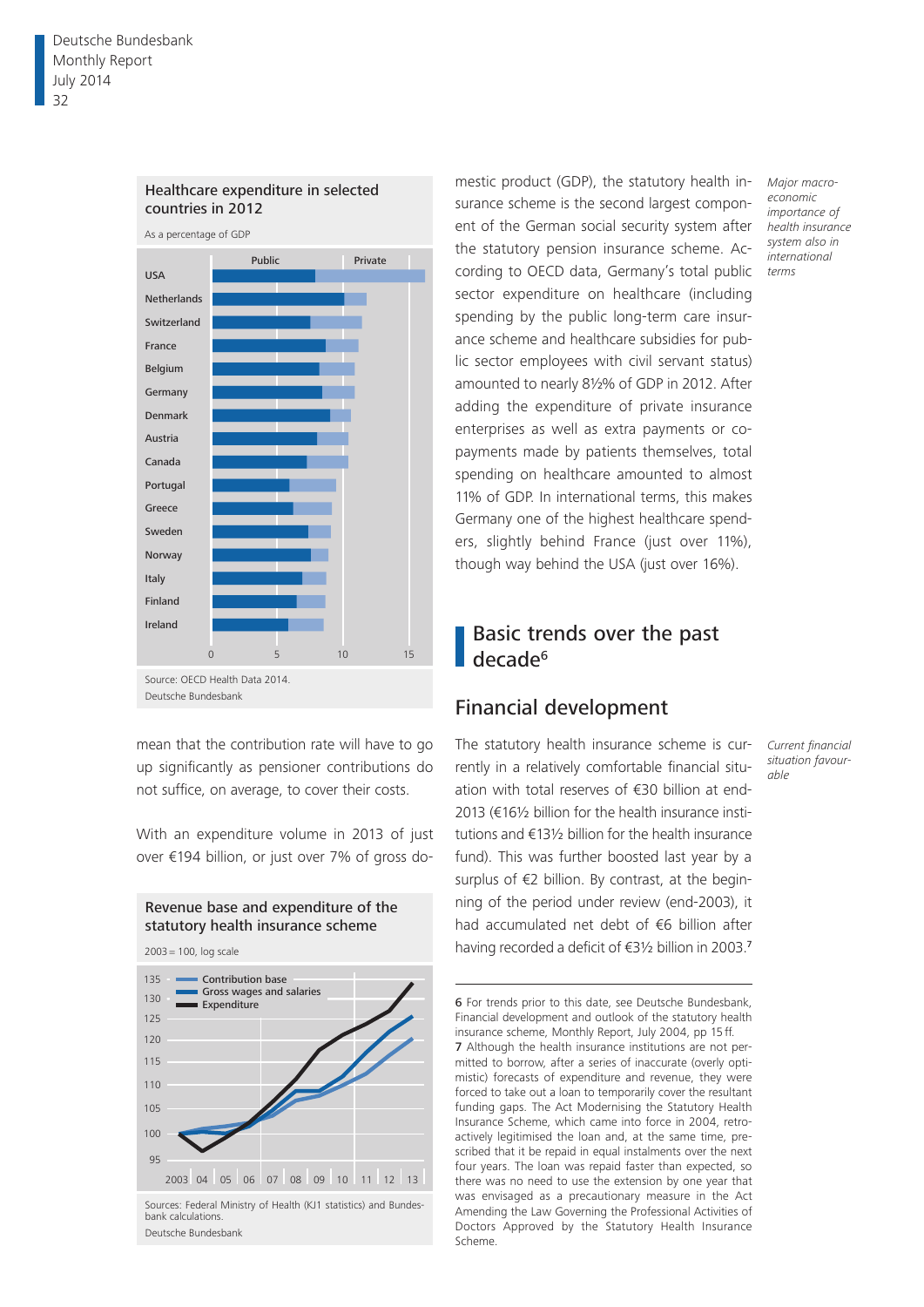#### Expenditure and revenue of the statutory health insurance scheme

€ billion

| Item                                                                                                                                                                                        | 2004                                                                                                                       | 2005                                                                  | 2006                                         | 2007                                   | 2008                                   | 2009                                       | 2010                                                 | 2011                                         | 2012                                    | 2013                                     | 2013<br>vis-à-<br>vis<br>2003             |
|---------------------------------------------------------------------------------------------------------------------------------------------------------------------------------------------|----------------------------------------------------------------------------------------------------------------------------|-----------------------------------------------------------------------|----------------------------------------------|----------------------------------------|----------------------------------------|--------------------------------------------|------------------------------------------------------|----------------------------------------------|-----------------------------------------|------------------------------------------|-------------------------------------------|
| Revenue from contributions<br>Central government grant<br>Other revenue                                                                                                                     | 140.1<br>1.0<br>3.2                                                                                                        | 140.3<br>2.5<br>3.0                                                   | 142.2<br>4.2<br>3.5                          | 150.0<br>2.5<br>3.6                    | 155.9<br>2.5<br>4.1                    | 158.7<br>7.2<br>4.0                        | 160.8<br>15.7<br>3.0                                 | 170.9<br>15.3<br>2.9                         | 176.4<br>14.0<br>2.9                    | 182.2<br>11.5<br>2.7                     |                                           |
| Total revenue <sup>1</sup>                                                                                                                                                                  | 144.3                                                                                                                      | 145.7                                                                 | 149.9                                        | 156.1                                  | 162.5                                  | 169.8                                      | 179.5                                                | 189.0                                        | 193.3                                   | 196.4                                    |                                           |
| Expenditure on benefits<br>of which<br>In-patient hospital treatment<br>Out-patient treatment<br>Dental treatment <sup>2</sup><br>Pharmaceuticals <sup>3</sup>                              | 131.2<br>47.6<br>23.0<br>11.3<br>21.8                                                                                      | 134.8<br>49.0<br>23.1<br>9.9<br>25.4                                  | 138.7<br>50.3<br>23.9<br>10.4<br>25.8        | 144.4<br>50.9<br>24.8<br>10.7<br>27.8  | 150.9<br>52.6<br>25.9<br>10.9<br>29.1  | 160.4<br>56.0<br>27.6<br>11.2<br>30.7      | 165.0<br>56.7<br>28.4<br>11.4<br>30.1                | 168.7<br>58.5<br>29.1<br>11.7<br>28.9        | 173.2<br>60.2<br>29.7<br>11.7<br>29.2   | 182.7<br>62.9<br>32.8<br>12.6<br>30.1    |                                           |
| Therapeutic treatment and<br>aids<br>Rehabilitation<br>Transportation expenses<br>Sickness benefit<br>Administrative costs<br>Other expenditure                                             | 8.3<br>2.4<br>2.6<br>6.4<br>8.2<br>0.9                                                                                     | 8.3<br>2.4<br>2.8<br>5.9<br>8.3<br>0.9                                | 8.3<br>2.3<br>2.9<br>5.7<br>8.3<br>1.3       | 8.7<br>2.5<br>3.0<br>6.0<br>8.5<br>1.4 | 9.1<br>2.5<br>3.3<br>6.6<br>8.7<br>1.8 | 9.6<br>2.4<br>3.5<br>7.3<br>8.9<br>1.5     | 10.6<br>2.4<br>3.6<br>7.8<br>9.6<br>1.3              | 11.2<br>2.4<br>3.8<br>8.5<br>9.5<br>1.4      | 11.5<br>2.4<br>4.0<br>9.2<br>9.7<br>1.4 | 12.1<br>2.5<br>4.3<br>9.8<br>10.0<br>1.8 |                                           |
| Total expenditure                                                                                                                                                                           | 140.3                                                                                                                      | 144.1                                                                 | 148.3                                        | 154.3                                  | 161.3                                  | 170.8                                      | 175.8                                                | 179.6                                        | 184.3                                   | 194.5                                    |                                           |
| Balance of revenue and<br>expenditure                                                                                                                                                       | 4.0                                                                                                                        | 1.7                                                                   | 1.6                                          | 1.7                                    | 1.2                                    | $-1.0$                                     | 3.7                                                  | 9.4                                          | 9.0                                     | 1.9                                      |                                           |
|                                                                                                                                                                                             | Year-on-year percentage change                                                                                             |                                                                       |                                              |                                        |                                        |                                            |                                                      |                                              |                                         |                                          | Annual                                    |
| Revenue from contributions<br>Other revenue                                                                                                                                                 | 1.3<br>39.1                                                                                                                | 0.1<br>5.3<br>$\qquad \qquad -$                                       | 1.4<br>18.5                                  | 5.5<br>1.3                             | 3.9<br>15.0                            | 1.8<br>$-3.8$                              | 1.3<br>$-23.7$                                       | 6.3<br>$-5.2$                                | 3.2<br>1.8                              | 3.3<br>6.8                               | 2.8<br>1.8                                |
| Total revenue                                                                                                                                                                               | 1.9                                                                                                                        | 1.0                                                                   | 2.9                                          | 4.1                                    | 4.1                                    | 4.5                                        | 5.7                                                  | 5.3                                          | 2.3                                     | 1.6                                      | 3.3                                       |
| Expenditure on benefits<br>of which<br>In-patient hospital treatment<br>Out-patient treatment<br>Dental treatment <sup>2</sup><br>Pharmaceuticals <sup>3</sup><br>Therapeutic treatment and | 3.7<br>$\overline{\phantom{0}}$<br>1.7<br>5.5<br>$\overline{\phantom{0}}$<br>4.7<br>$\overline{\phantom{0}}$<br>9.9<br>$-$ | 2.8<br>2.9<br>0.6<br>$-11.9$<br>16.3                                  | 2.8<br>2.8<br>3.5<br>4.4<br>1.9              | 4.1<br>1.0<br>3.7<br>3.1<br>7.6        | 4.5<br>3.5<br>4.4<br>2.2<br>4.9        | 6.3<br>6.4<br>6.8<br>2.7<br>5.3            | 2.8<br>1.3<br>2.9<br>1.8<br>1.8<br>$\qquad \qquad -$ | 2.3<br>3.2<br>2.2<br>2.0<br>$-4.0$           | 2.6<br>2.8<br>2.2<br>0.8<br>0.8         | 5.5<br>4.5<br>10.5<br>7.4<br>3.1         | 3.0<br>3.0<br>3.0<br>0.7<br>2.2           |
| aids<br>Rehabilitation<br>Transportation expenses<br>Sickness benefit<br>Administrative costs<br>Total expenditure                                                                          | $-12.0$<br>6.6<br>8.7<br>$\overline{\phantom{m}}$<br>8.7<br>$\qquad \qquad -$<br>0.1<br>$\qquad \qquad -$<br>3.3           | 0.0<br>$-1.0$<br>8.8<br>7.8<br>$\overline{\phantom{a}}$<br>1.3<br>2.7 | 0.2<br>$-1.6$<br>2.6<br>$-2.7$<br>0.2<br>2.9 | 4.7<br>5.0<br>4.4<br>5.4<br>1.8<br>4.1 | 4.6<br>1.2<br>7.1<br>9.4<br>2.5<br>4.5 | 5.3<br>$-1.7$<br>7.5<br>10.2<br>3.1<br>5.9 | 10.8<br>$-$<br>1.9<br>2.9<br>7.4<br>6.8<br>2.9       | 5.5<br>$-1.5$<br>5.7<br>9.4<br>$-0.7$<br>2.2 | 2.5<br>2.8<br>5.2<br>7.5<br>2.4<br>2.6  | 5.3<br>3.5<br>8.4<br>6.4<br>2.8<br>5.6   | 2.5<br>$-0.2$<br>4.3<br>3.4<br>2.0<br>3.0 |
|                                                                                                                                                                                             |                                                                                                                            |                                                                       |                                              |                                        |                                        |                                            |                                                      |                                              |                                         |                                          |                                           |

Sources: Federal Ministry of Health, final annual outturn (KJ1 statistics) and Bundesbank calculations. 1 Excluding payments under the risk structure compensation scheme. 2 Including dentures. 3 Pharmaceuticals from pharmacies and other sources. Deutsche Bundesbank

*Growth in expenditure curbed by government intervention*

Over the past decade – as before that and no doubt in the future as well  $-$  the expenditure trend has largely been shaped by legislative changes. The intention behind most of these government interventions was to curb expenditure. One major example of such intervention was the Act Modernising the Statutory Health Insurance Scheme, which was adopted in 2003 and involved limiting the range of benefits, increasing patient co-payments and introducing a surgery visit charge. Furthermore, mandatory discounts levied on the manufacturers of pharmaceuticals were repeatedly raised for a temporary period. Overall, expenditure rose at an average rate of 3% per annum (both in total

and per insuree). As a percentage of GDP, expenditure of the statutory health insurance scheme rose from 6¾% in 2003 to just over 7% in 2013. However, expenditure went up from just over 15% to almost 17% relative to employees' and pensioners' income subject to contributions (contribution base).

At an average annual rate of almost 3½%, revenue grew somewhat faster than expenditure. Although central government grants were introduced in 2004 and have been increasing considerably overall since then (2013: €11½ billion, or 1% of the contribution base), higher contribution rates were still needed to offset

*Sharp growth in revenue due to larger central government grants and higher contribution rates*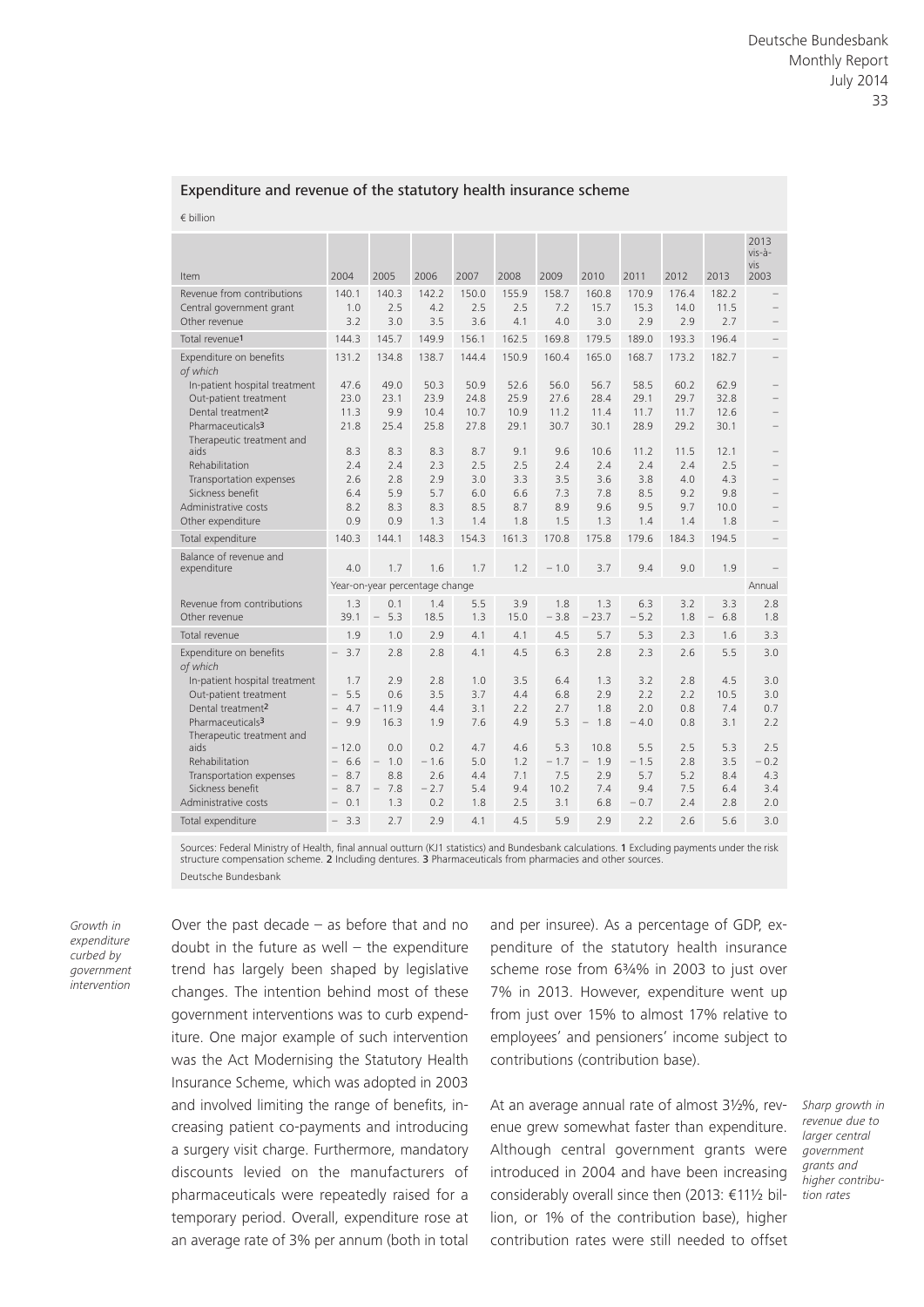# Relationship between statutory and private health insurance schemes

People insured under the statutory health insurance scheme can switch to a private health insurance scheme if their annual income exceeds the compulsory insurance limit or if their employment situation means they are no longer subject to social security contributions. It is possible to return to the statutory health insurance scheme if a person's individual income falls back below this limit. In such a case, there is a one-off (and irrevocable) option to remain privately insured. However, over-55s can no longer switch to the statutory health insurance scheme if they have not held statutory insurance in the preceding five years. This rule is intended to make it difficult for privately insured persons who have not participated for some time in the pay-as-you-go financing system within the statutory health insurance scheme to return to the scheme.

Unlike the pay-as-you-go statutory health insurance scheme, the funding model of the private health insurers is additionally based on capital cover. Younger members pay a contribution in excess of their current average healthcare costs. In this way, a reserve is built up which is then gradually reversed in old age if the member's ongoing contribution no longer covers his or her healthcare costs at that time. Nevertheless, an increase in private insurance premiums might occur if, for example, healthcare costs rise more rapidly than calculated, the life expectancy of privately insured persons increases more sharply than expected, or returns on investment are lower than originally assumed.

Under the Act Promoting Competition among Statutory Health Insurance Institutions *(GKV-Wettbewerbsstärkungsgesetz),* private health insurers were obligated to offer all current or former holders of private health insurance a basic tariff from 2009. This legislation also gave people voluntarily insured under the statutory scheme a one-off right, limited to six months, to switch to this private tariff.1 A general obligation to hold insurance that was introduced at the same time was designed to avoid people being financially overburdened in the event of illness by choosing not to have insurance cover.

The basic tariff must offer benefits, as would also be provided by (statutory) health insurance institutions, at a price that is no higher than the maximum contribution to the statutory health insurance scheme (currently €628 per month).2 Including spouses or civil partners, the upper limit for the insurance premium is one-and-a-half times the maximum contribution to the statutory health insurance scheme. The contribution must be halved for people in need of social assistance<sup>3</sup> – and the resulting costs spread among all private insurance scheme members. A compensation mechanism among private insurers was set up to eliminate incentives to adopt a risk selection policy. Any grants from social welfare offices or employment agencies for the remaining half of the contribution must not exceed the contributions that are paid for recipients of unemployment benefit II.<sup>4</sup> Up until 2012,

3 As defined in the Second Book of the Social Security Code (SGB II) (unemployment benefit II) or the Twelfth Book of the Social Security Code (SGB XII) (social assistance).

4 For recipients of unemployment benefit II, until the end of 2014 one-thirtieth of 0.345 times the monthly reference figure (average wage of all persons insured in the statutory pension insurance scheme in the calendar year before last, currently €2,765 in western Germany and €2,345 in eastern Germany) will be used daily as the basis of assessment for the contribution to the statutory health insurance scheme. The Act Improving the Financial Structure and Quality of the Statutory Health Insurance Scheme (GKV-Finanz strukturund Qualitäts-Weiterentwicklungsgesetz) has scaled back the basis of assessment to 0.206 times the monthly reference figure, switched from daily to flatrate monthly assessment bases, and abolished the priority given to family co-insurance, all with effect from 2015.

<sup>1</sup> In general, this Act made it more difficult to switch from the statutory to a private health insurance scheme because, from 2006, one year with an income above the compulsory insurance limit was no longer sufficient; instead, this limit had to be exceeded for three consecutive years. This rule was repealed with effect from 1 January 2010 by the Statutory Health Insurance Financing Act (GKV-Finanzierungsgesetz).

<sup>2</sup> The "standard tariff" that private insurers already had to offer before the Act came into force, and which was identical in terms of price and benefits, could only be selected by over-65s. The maximum amount is calculated by multiplying the general contribution rate to the statutory health insurance scheme by the maximum level of earnings subject to contributions plus the average additional contribution or, from 2015, plus the maximum special contribution.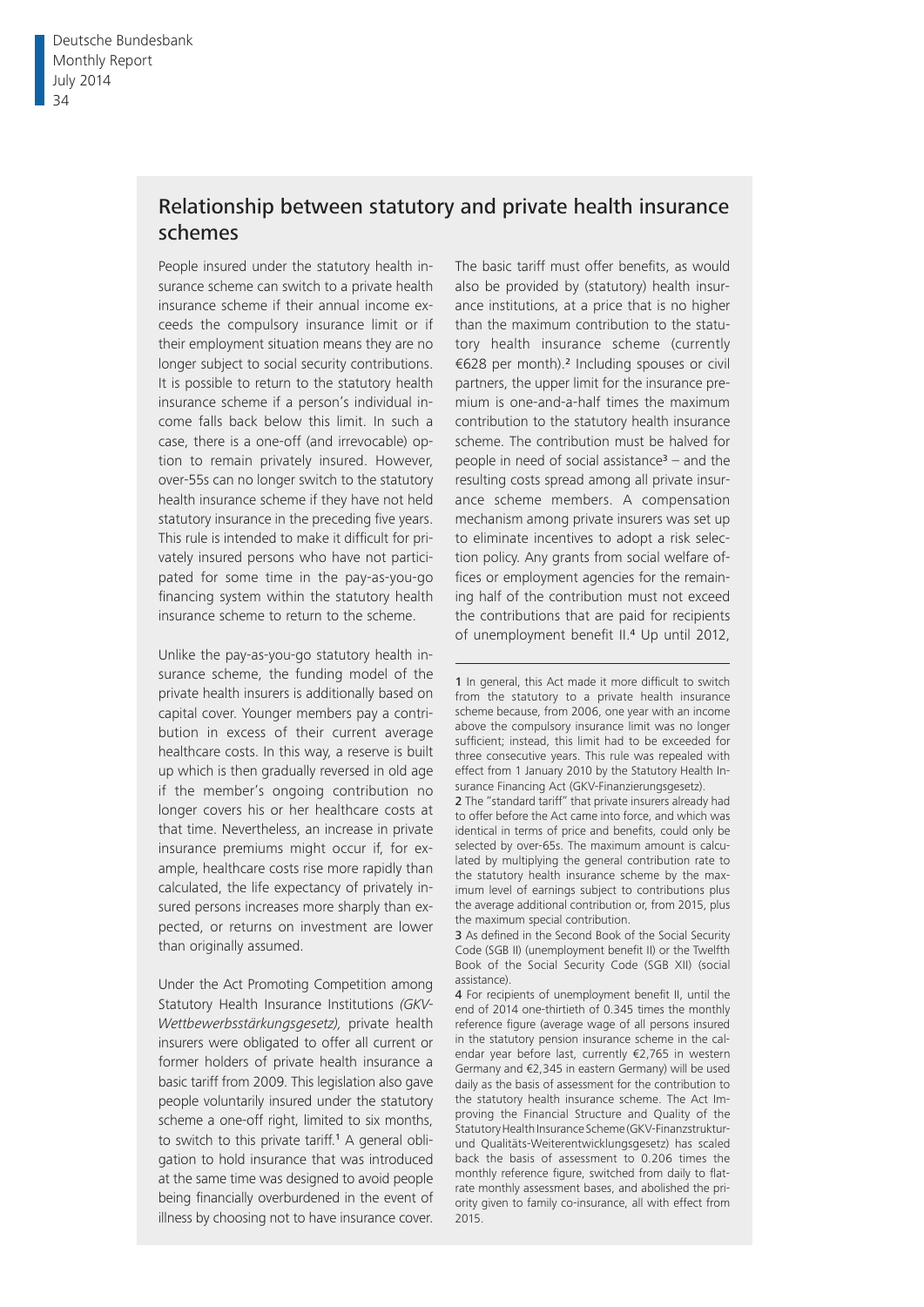the proportion of people insured under the basic or standard tariff was still below 1% of all fully insured persons in a private health insurance scheme.

The basic tariff also created an option to transfer provisions for increasing age between insurers. People who have joined a private health insurance scheme since 2009 have since then been able to transfer their provisions, calculated on the basis of the average for their tariff, to a new insurer to the extent that they would accrue if they had been insured under the basic tariff throughout. Longstanding customers (who joined the insurer before 1 January 2009) were given a one-off transfer option, limited to six months, to switch to the basic tariff of another provider.

As a result, competition between private health insurers for existing customers remains limited because the provisions for increasing age are only partly transferrable. The key problem lies in determining the size of the provisions to be transferred, which were cal-

the weaker growth of income subject to contributions. The health insurance institutions' average contribution rate consequently rose from 14.3% in 2003 to 14.9% in 2008. A uniform contribution rate was introduced for all health insurance institutions in 2009. This was initially fixed at 15.5%8 but was soon cut to 14.9% in mid-2009 to boost the economy and was not put back up to 15.5% until the start of 2011. In the period under review, the statutory health insurance scheme's revenue base, with an average annual growth rate of just under 2%, grew less than both total gross wages and salaries and GDP (+2½% in each case).<sup>9</sup>

*Reserves built up due to unexpected favourable development, but trend already in reverse*

The large reserves were built up principally in 2011 and 2012, when surpluses of around  $€9$ billion were recorded in both years. Yet this was not the result of deliberate planning but instead resulted from a far better-thanexpected financial development (see the box on pages 36 and 37). However, this trend appears to be reversing during the current year,

culated on the basis of the risk assessment when the insurance policy was taken out. The option of transferring a provision calculated based on the average of the relevant risk category to another insurer would make it attractive for persons whose health risks are verifiably relatively low to switch to a new provider with lower provisions or lower insurance premiums. The result would be competition between insurers for "good risks", which could undermine their insurance function. In the statutory health insurance scheme, the risk structure compensation scheme was set up with the precise aim of avoiding this kind of competition. The total remaining provisions would then no longer be sufficient for the "bad risks", meaning that the scheme losing the customer would need to increase premiums.<sup>5</sup>

5 See Federal Ministry of Health and Social Security. Nachhaltigkeit in der Finanzierung der Sozialen Sicherungssysteme, Bericht der Kommission, Berlin 2003, p 169.

not least given spiralling spending growth of 4% to 5%. As income subject to contributions is highly unlikely to keep pace with such a rapid expenditure trend, this will necessitate either higher contribution rates or renewed discretionary restrictions on benefits.

# Measures to keep spending in check

The statutory health insurance scheme is inherently subject to strong expenditure growth dynamics. For one thing, healthcare is a prized good in an affluent and ageing society. For an*Repeated intervention on the expenditure side*

<sup>8</sup> Of this total, 14.6% was apportioned equally between employers/the statutory pension insurance scheme and employees/pensioners, and 0.9% was payable by members alone as a special contribution.

<sup>9</sup> Sluggish growth in pension benefits also played a part in this negative decoupling. Another factor was net migration of members from the statutory scheme to private health insurance companies, although per se this factor also curbed spending growth.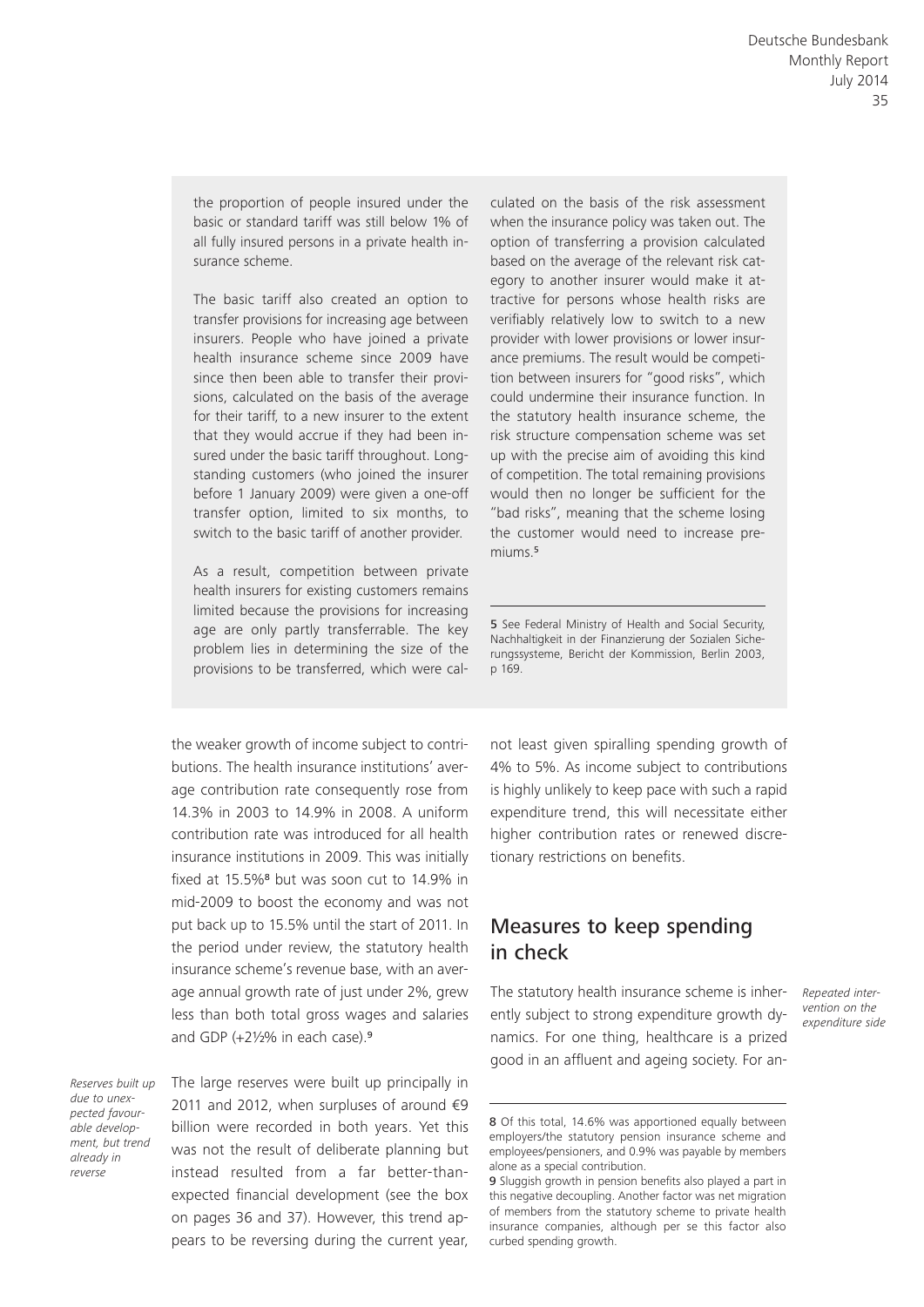# Financial relations between the health insurance fund and statutory health insurance institutions

The manner in which the statutory health insurance scheme is financed was restructured in 2009. While the statutory health insurance institutions' expenditure was previously financed using members' contributions and *pro rata* central government grants collected by the institutions themselves, in 2009 a fund was set up to pool these receipts and subsequently distribute them to the health insurance institutions. At the same time, it was decided that contribution rates would no longer be fixed by the health insurance institutions individually; instead, a uniform contribution rate would be set by law. This currently stands at 14.6% plus 0.9% to be paid solely by members as a special contribution, which makes a total of 15.5%. Furthermore, individual health insurance institutions were granted the right to charge their members an institution-specific, flat-rate additional contribution. However, this additional contribution will be abolished from 2015. In its place, the health insurance institutions will then be able to set an institution-specific, income-related membership contribution, which will replace the current uniform special contribution paid by members (0.9%).

The institutions' (standardised) spending needs for a given year are forecast in advance by a group of statutory health insurance estimators<sup>1</sup> and fixed accordingly by the German Federal Insurance Authority. Provided the projected receipts are sufficient, the health insurance fund transfers this amount to the health insurance institutions in equal monthly instalments. As a general rule, the maximum amount is calculated according to the fund's current revenue. It is therefore possible that expenditure by health insurance institutions could exceed receipts. Monthly instalments are composed of a basic flat rate per member together with premiums and discounts based on the age and gender distribution of members. Furthermore, premiums are awarded for persons with reduced earning capacity and to compensate the follow-up costs associated

with particularly serious illnesses ("morbidityoriented risk structure compensation scheme"). Finally, there are also transfers to cover the average administration costs per insured person.

Should the health insurance fund's revenue deviate from its expenditure, surpluses are paid into a reserve or deficits are offset by using this reserve. The fund's reserve should contain at least 20% of its average monthly expenditure (this currently equates to just under €3½ billion). The health insurance fund carries the risk of unforeseen receiptrelated developments during the year, as payments to the health insurance institutions are fixed in advance.<sup>2</sup> Should contribution receipts be higher than expected, this will result in the fund recording a more favourable financial balance – and *vice versa*.

Conversely, the health insurance institutions could be affected by unforeseen developments, particularly on the expenditure side, as payments from the fund are fixed. If actual expenditure is lower than expected, the estimated financial balances will be more favourable – and *vice versa.* As a general rule, the health insurance institutions also have offsetting reserves; however, the additional contribution means that a response parameter is available in the event of stronger or sustained deviations.

Thus, the projections made by the official estimators regarding the statutory health insurance system's revenue and expenditure

<sup>1</sup> In addition to the German Federal Insurance Authority (Bundesversicherungsamt), the Federal Ministry of Health (Bundesministerium für Gesundheit) and the National Association of Statutory Health Insurance Funds (Spitzenverband Bund der Krankenkassen) also belong to this group of statutory health insurance estimators.

<sup>2</sup> An adjustment to reflect actual membership figures and member distribution among the health insurance institutions takes place after the end of each calendar year. The total amount transferred from the health insurance fund remains unaffected by this, however.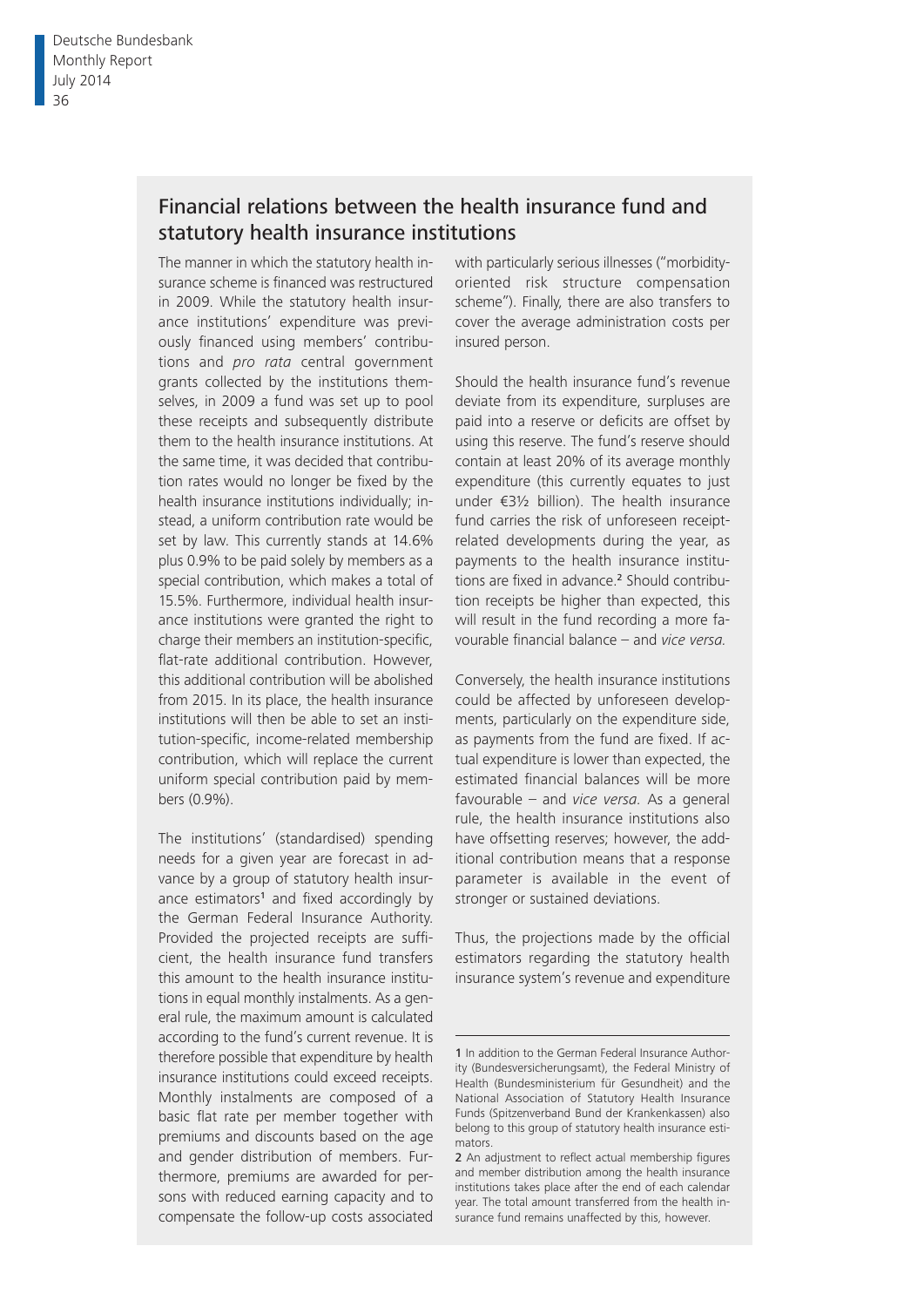influence the financial situation of both the fund and the health insurance institutions.

The health insurance fund's receipts and the bulk of the health insurance institutions' expenditure were estimated for the first time in October 2008 for 2009. Contribution receipts had thitherto been largely understated, while spending on administration and benefits had always been overestimated. Admittedly, the autumn 2008 forecast failed to predict the magnitude of the following year's economic slump. However, economic recovery was regularly assessed too pessimistically over the period that followed. In terms of expenditure, the estimators were unable to reach a unanimous verdict for the first estimate in autumn 2008. This estimate was of particular significance because, at that time, the focus was also on determining the general contribution rate required to cover 100% of expenditure. It was ultimately set by law at 15.5% in accordance with the lower expenditure estimate made by the Federal Ministry of Health and the German Federal Insurance Authority. Seen from today's perspective, even this rate proved to be excessive, but it nevertheless initially led to the health insurance fund recording a deficit in the crisis year of 2009 (however, owing to delayed payments, the fund was not dependent on receiving central government liquidity assistance). A contribution rate of 15.8% would have been necessary based on the even higher estimate made by the health insurance institutions, which would have seen surpluses pushed up by just over €3 billion per subsequent year.

Expenditure was then unanimously overestimated for the years 2010 to 2013. This resulted in substantial surpluses for the health insurance institutions, which kept the need to charge flat-rate additional contributions within narrow bounds. Unexpectedly favourable employment and wage developments in the same period led to high surpluses for the health insurance fund. too. Moreover, the transfers to the health insurance institutions would have been set at a higher level in 2010 if the revenue trend had not been underestimated.

#### Estimates and actual financial development of the statutory health insurance scheme



For 2014, it was once again not possible to reach a consensus on the estimate. On the revenue side, the Federal Ministry of Health and the German Federal Insurance Authority accounted for the political declarations of intent to cut the central government grant by €3.5 billion to €10.5 billion in 2014. By contrast, in the absence of legal clarification, the health insurance institutions continued to expect the statutory amount of €14 billion. In addition, the health insurance institutions anticipated a €1½ billion higher rise in expenditure than the other statutory health insurance estimators. Ultimately, transfers from the health insurance fund were fixed based on lower expenditure estimates made by the Federal Ministry of Health in agreement with the Federal Ministry of Finance pursuant to section 242a (2) of the Fifth Book of the Social Security Code. The impact of the cut in the central government grant was neutralised for the health insurance institutions by drawing on the health insurance fund's financial reserves.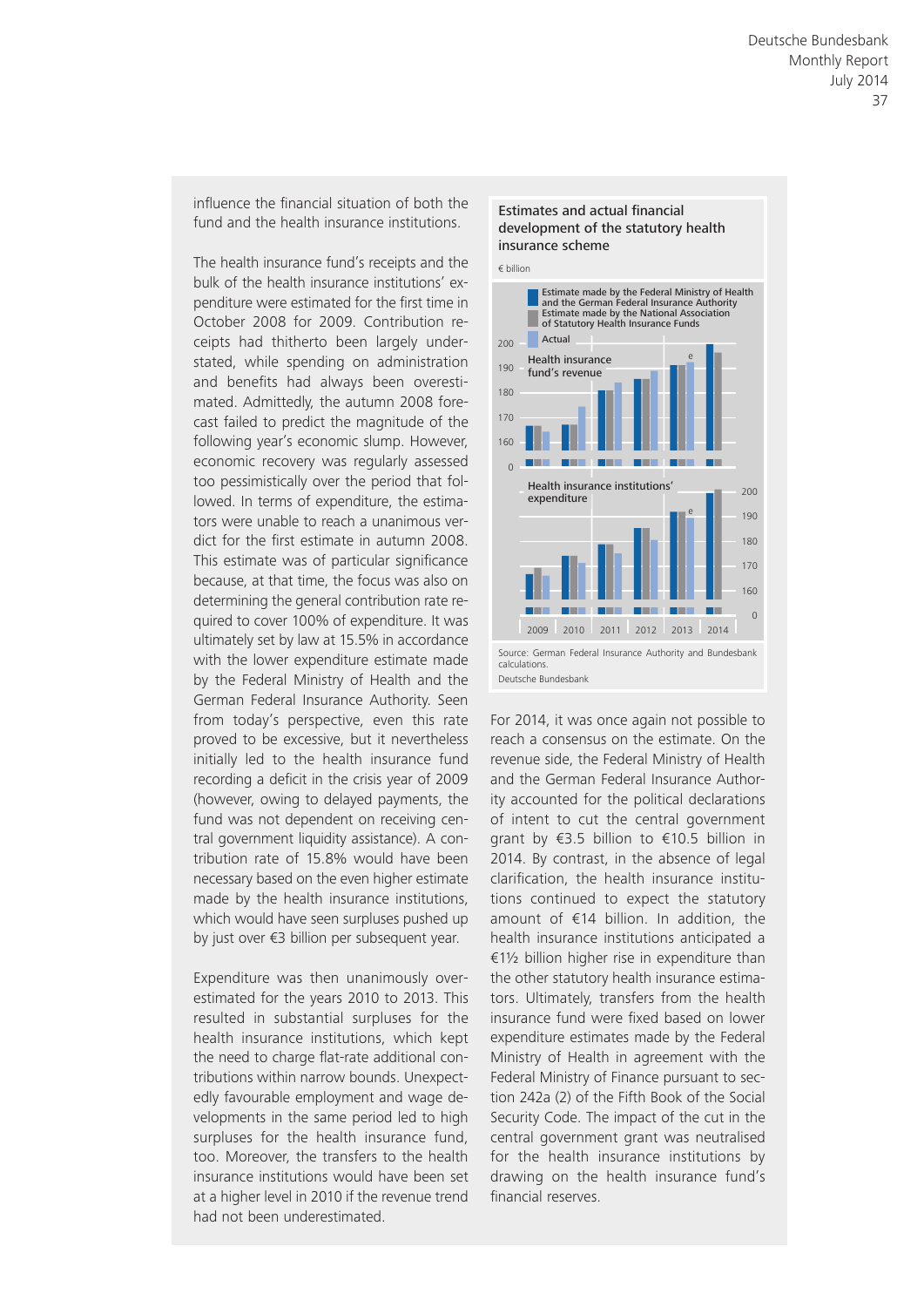

#### Expenditure of the statutory health insurance scheme

other, the insurees' low cost discipline and the service providers' strong bargaining position exert little pressure to improve systemic efficiency. Furthermore, advances in medical technology tend to continuously push up prices. In response to this, parliament continually amends healthcare legislation in an effort to keep the rise in spending by the statutory health insurance scheme in check (see the annex on pages 47 to 50). Over the past decade, such legislative intervention focused on spending on pharmaceuticals as well as on in-patient and out-patient treatment.

*Mandatory discounts and critical evaluation of new pharmaceuticals* The measures to curb the rising cost of pharmaceuticals centred on temporarily raising the mandatory discounts on the prices charged by manufacturers and retailers (including pharmacies) and attempting to price new, patented pharmaceuticals that are generally excluded from the list of fixed prices (a *de facto* price ceiling) according to their actual benefits. Even though co-payments<sup>10</sup> for insurees were re-

peatedly increased and the manufacturer's discount for prescription pharmaceuticals was raised from 6% to 16% as a one-off measure in 2004, expenditure growth in the subsequent years was still way above average, and so the manufacturer's discount had to be put back up to 16% on 1 August 2010.<sup>11</sup> Furthermore, a price moratorium was imposed, fixing prices at the level of 1 August 2009. Health insurance institutions were also able to negotiate additional institution-specific discounts with manufacturers of pharmaceuticals. As a result, these measures enabled growth in expenditure on pharmaceuticals to be kept to just over 2% per annum on average between 2003 and 2013, which was distinctly below the overall rise in spending on benefits (+3%). However, following the expiry of the higher discounts, spending growth has begun to clearly accelerate of late.

In the period under review, spending on hospitals rose at an average annual rate of 3%, in line with total spending on benefits. This was accompanied by a 1% decline in the number of hospital beds each year between 2003 and 2012, whereas the number of patients concurrently rose by almost 1% per year. This was due to the fact that the average hospital stay was shortened by just over 1½% per year (from 8.9 days in 2003 to 7.6 days in 2012).12 Even though declining rates had been recorded previously, this reduction probably owed much to the wholesale replacement of daily nursing charges by categorised lump-sum payments as

*Spending on hospitals curbed by fewer beds and shorter stays*

<sup>10</sup> Co-payments are treated here not as revenue but as negative expenditure.

<sup>11</sup> The legislation stipulates a general (bulk purchase) discount for pharmaceuticals in favour of the health insurance institutions. As of 2014, this was raised permanently from 6% to 7%.

<sup>12</sup> See Federal Statistical Office, Grunddaten der Krankenhäuser, Wiesbaden 2014.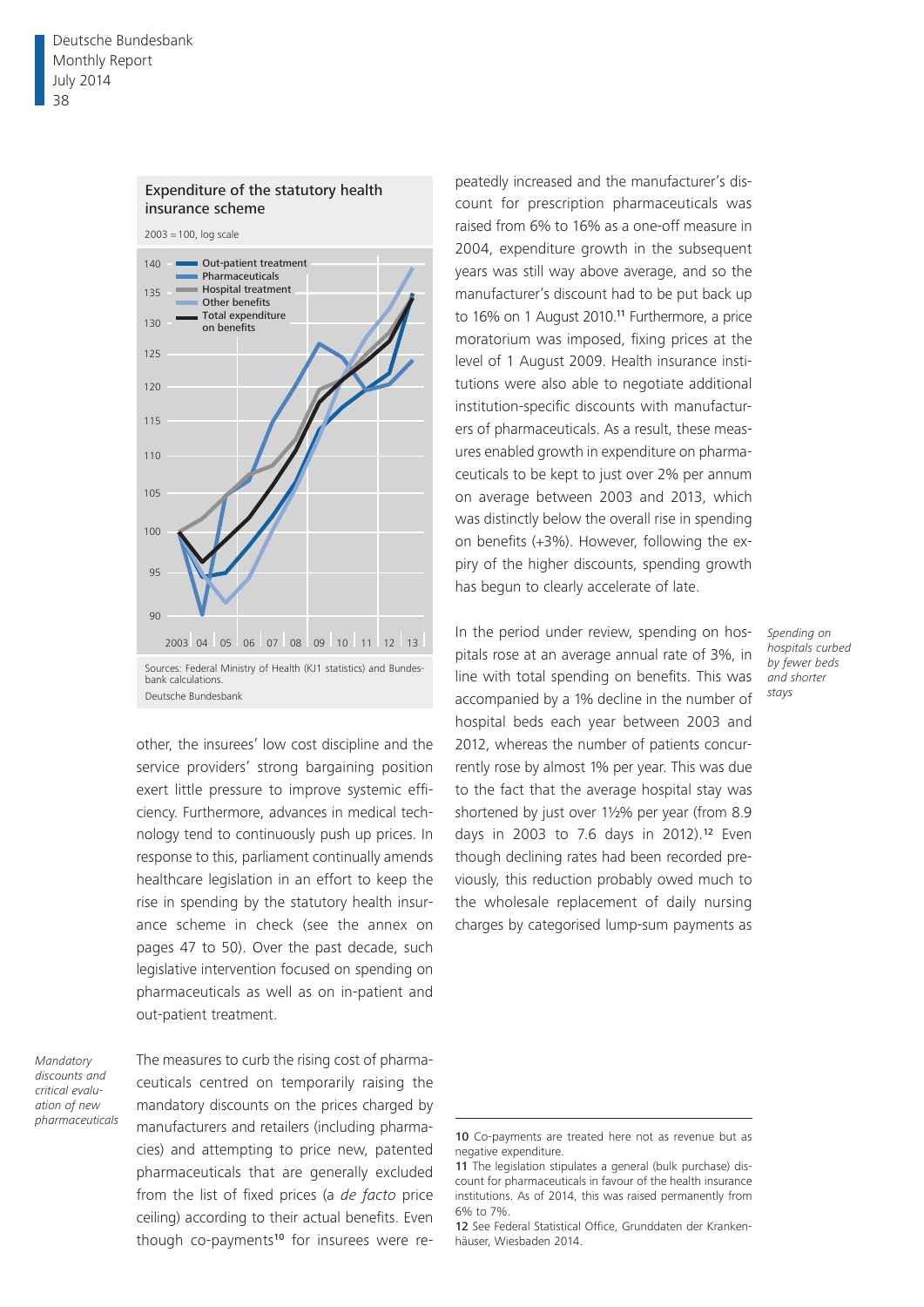of 2004.13 There were also additional government intervention measures, which brought both cost relief and extra charges for the health insurance institutions. In addition, the Act Promoting Competition among Statutory Health Insurance Institutions obliged hospitals to grant health insurance institutions a 0.5% discount on treatment billed as of 2006. However, this discount was discontinued in 2009 with the Act Reforming Hospital Financing, and hospitals were also granted additional funds in 2008 and 2009, in particular to cover half of the rises in negotiated rates of pay where these exceeded growth in wages subject to contributions. While the Statutory Health Insurance Financing Act eased the financial strain on health insurance institutions as of 2011 by prescribing discounts on supplementary benefits exceeding the contractual agreements, hospitals were given another boost in 2013, in particular in the form of treatment surcharges.

*Changeover of doctors' remuneration system resulted in additional expenditure*

The Act Promoting Competition among Statutory Health Insurance Institutions changed the system for remunerating out-patient treatment as of 2009 from point values, which enabled strict budgeting pegged to the development of income subject to contributions, to fixed diagnosis-related prices. An expansion of supply beyond the volume actually required was to be prevented by regressive remuneration as soon as the standard volume of treatment is exceeded. Overall, however, expenditure still accelerated rapidly in 2009. Spending surged again in 2013 by almost €2 billion following the abolition of the surgery visit charge of €10 per quarter, which was introduced in 2004. All in all, spending on out-patient treatment rose at an annual average of 3% between 2003 and 2013.

*Above-average growth in spending on other benefits*

At almost 3½%, spending on the other benefit categories expanded at an above-average rate. Home nursing and transportation expenses recorded particularly high growth. Spending on sickness benefit initially declined during the period under review but has been increasing considerably since 2007. According to informa-



#### Expenditure structure of the statutory health insurance scheme

Sources: Federal Ministry of Health (KJ1 statistics) and Bundesbank calculations. **1** In particular home nursing, travel expenses, rehabilitation and preventive measures. Deutsche Bundesbank

tion from the Federal Ministry of Health, sickness benefit is predominantly claimed by older insurees in paid employment.14 It is thus possible that sickness benefit is being partly misused as a substitute for early retirement after the early retirement options previously offered by the statutory pension insurance scheme have been progressively phased out.

<sup>13</sup> Hospital funding is dualistic, with state governments being responsible for financing investment whereas the health insurance institutions have to cover hospitals' current expenditure on treatment. At the same time, the remuneration system was gradually switched over from full cost coverage by means of daily nursing charges to categorised lump-sum payments for each defined treatment, which eliminated the incentive to keep patients in hospital beds for longer than necessary. The categorised lump-sum payments are annually updated by a joint committee representing the health service institutions and the medical profession.

<sup>14</sup> See Federal Ministry of Health, Press release No 30 of 19 June 2014.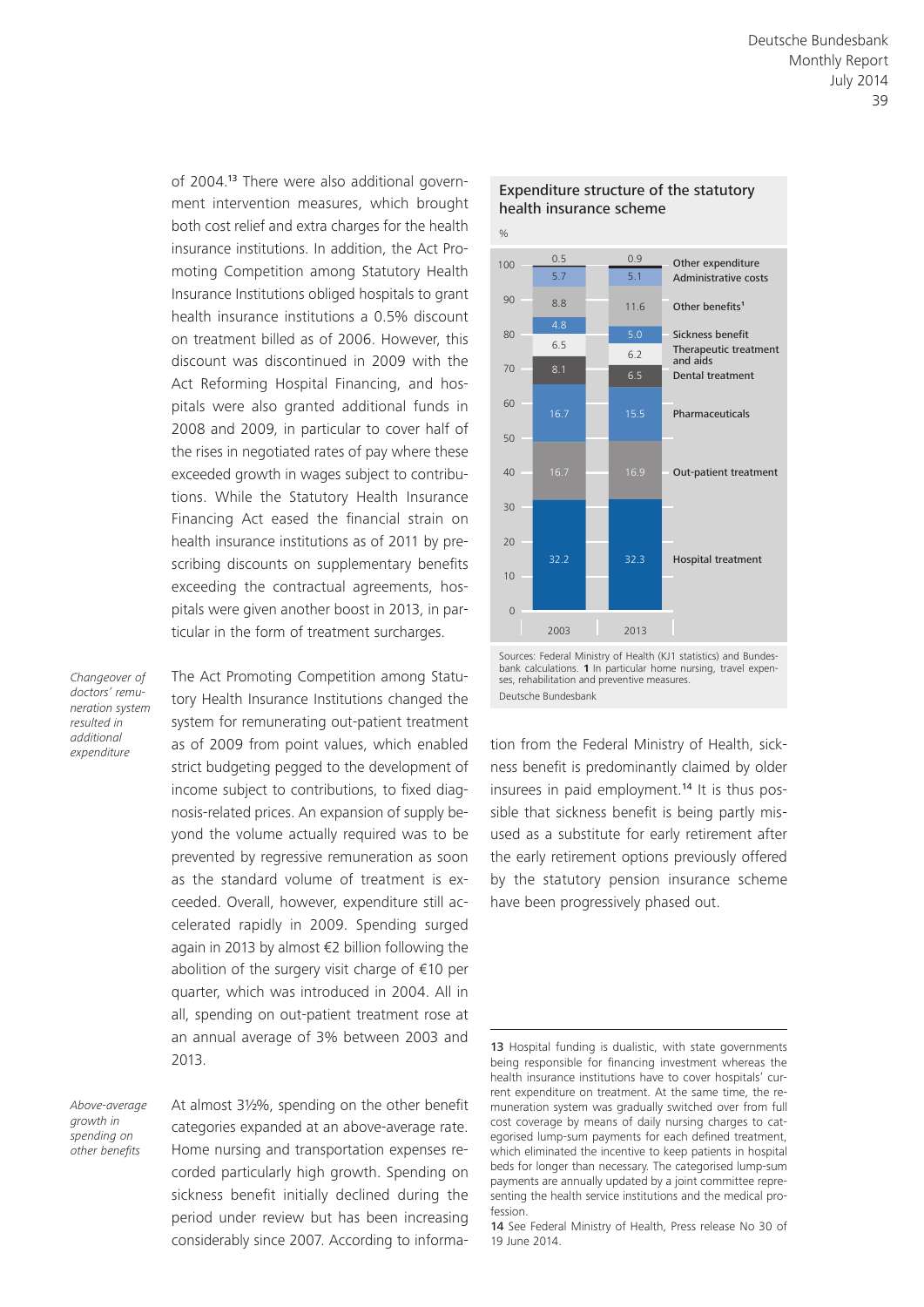Deutsche Bundesbank Monthly Report July 2014 40

# Selected aspects of the discussion on the statutory health insurance scheme

### Changes to the funding system

*Funding system subject of fundamental discussion*

In the wake of the last major health benefits reform in 2004 (by virtue of the Act Modernising the Statutory Health Insurance Scheme), the primary focus not only of the expert discussions but also of the actual healthcare policy has in recent years been the financing structure of the statutory health insurance scheme. The reform proposals mostly focused on the extensive income redistribution effects within the health insurance scheme, which are relatively opaque and unselective.

*"Citizens' insurance model" vs …*

The advocates of a "citizens' insurance model" would like to broaden the funding base by extending both the range of income subject to contributions and the group of compulsorily insured persons. They would like to expand the current contribution base, which almost exclusively comprises primary or secondary labour income (such as state or company retirement pension benefits), to include additional income streams such as income from investments, renting or leasing. Furthermore, the group of compulsorily insured persons would be widened to include public sector employees with civil servant status, the self-employed and higher paid employees. Innumerable permutations of this basic idea are conceivable. The idea boils down to applying a lower contribution rate to a broader contribution base. While the additional positive income that would be subject to contributions would definitely have a favourable impact on the scheme's finances, the additional insurees will not only generate higher revenue but also give rise to higher expenditure. The citizens' insurance model would leave little scope for a full-cover private health insurance scheme, which mostly pays considerably higher rates for treatment; private health insurers could then merely offer supplementary cover for extra benefits not provided under the citizens' insurance model. The income redistri-

bution function within the statutory health insurance scheme would be expanded further by including additional types of income and groups of insurees.

The rival "healthcare premiums model" based on flat-rate contributions is aimed at shifting the income redistribution function to the actual tax and transfer system. Within each individual health insurance institution, each member would pay exactly the same amount for identical insurance protection.<sup>15</sup> However, to ensure effective competition, the institutions would be able to set their own premium. The specific proposals for implementing this model vary *inter alia* with regard to whether co-insured persons who have so far been exempt from contributions should pay a (full) healthcare premium. In particular, there are also discussions regarding the precise form that the social compensation component should take so that persons in lower-income groups are not overburdened in socio-political terms. Another outstanding issue is how the social compensation component would be funded. Suggestions include putting up VAT rates or raising the solidarity surcharge.16 The proponents of this model highlight the fact that it would ensure a more focused and transparent social compensation component and thus enable the burden resulting from unselective taxes and social contributions to be reduced overall.<sup>17</sup>

Rather than adopting these rather radical reforms, the policymakers decided to make grad-

*… healthcare premiums model*

<sup>15</sup> For the wage substitute sickness benefit (70% of previous gross earnings, but no more than 90% of previous net earnings once the six-week period of continuing entitlement to pay has come to an end) these concepts mostly envisage separate insurance to be financed via incomerelated contributions in line with the principle of equivalence between contributions and benefits.

<sup>16</sup> See Deutsche Bundesbank, Financial development and outlook of the statutory health insurance scheme, Monthly Report, July 2004, pp 27 ff.

<sup>17</sup> The German Council of Economic Experts presented the "citizens' flat rate" model as a compromise solution. It combines elements from both models, taking the concept of extending the group of insurees from the citizens' insurance model and the flat financing principle from the healthcare premiums model. See German Council of Economic Experts, Jahresgutachten 2004/05, sections 485ff.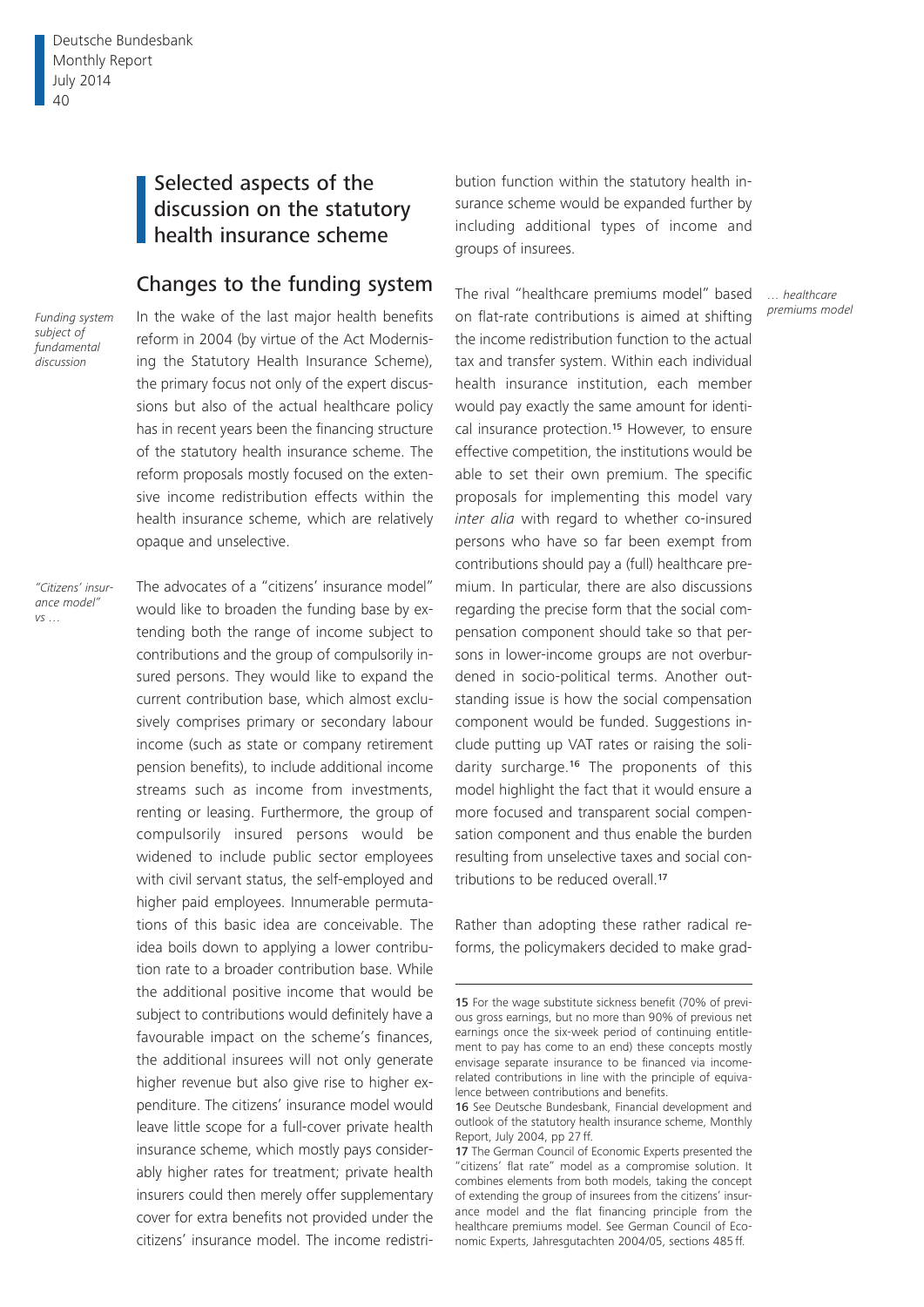Deutsche Bundesbank Monthly Report July 2014 41

*Health insurance fund as interim solution*

ual changes. The introduction of the health insurance fund in 2009 was a first step, without the ultimate goal already being set in stone. Since then, the health insurance institutions pass on the contributions they collect to the health insurance fund, which, in turn, transfers insurance premiums per member to the health insurance institutions. These premiums no longer reflect the level of contribution income, but only the schematically calculated health risks of the insurees at the respective institution. In this context, the risk structure compensation scheme between the health insurance institutions has also been overhauled. Whereas before only gender, age and reduced earning capacity were taken into consideration, the risk structure compensation mechanism now also includes a morbidity-oriented component that takes account of the dispersion and costs of 80 medical conditions (see the box on pages 36 and 37). The previous income compensation mechanism across the health insurance institutions, whereby money was transferred from those institutions with members on aboveaverage wages to those with members on below-average wages, has been made obsolete by the health insurance fund.

*Initial limited flat additional contribution …* Since 2009, a uniform contribution rate has been set by law. As of then, differing contributions charged by the individual health insurance institutions – which is important for competition – have been achieved by means of flatrate additional contributions per insured person (or also via premium paybacks to insurees). However, these were initially capped at 1% of an individual's income subject to compulsory insurance contributions. For the sake of simplicity, the additional contribution did not have to be means-tested if it did not exceed €8 a month. The health insurance institutions received the additional contributions directly from their members. Nevertheless, it was envisaged that the health insurance institutions as a whole would continue to meet at least 95% of their overall expenditure needs through payments from the health insurance fund and thus via the general contribution rate – which would have to be adjusted if necessary.

The Statutory Health Insurance Financing Act, which entered into force in 2011, constituted a further step towards a healthcare premiums system. It scrapped the cap on the flat additional contribution. In future, the uniform income-related percentage contribution rate would be left unchanged and any additional funding needs of the health insurance institutions would be met entirely by means of the additional charge. The social equalisation component for individual members envisaged lowering the employee's contribution share (to be ultimately financed out of the central government budget) if the average additional contribution measured across all health insurance institutions exceeded the maximum level of 2% of the individual's income subject to compulsory insurance contributions. Taking the average amount and not the institutions' actual additional contribution as a benchmark meant that there was still an incentive for members to switch to a different provider with a lower additional contribution.

The average additional contribution was projected *ex ante* by the official estimators by comparing the health insurance institutions' forecast expenditure per member with their revenue per member. To date, however, there has been no average need for additional contributions as the transfers from the health insurance fund have always sufficed – also *ex post* – to cover the institutions' total expenditure. Nevertheless, individual institutions have had to charge additional contributions to plug gaps in their budgets. Some of those institutions that did levy an additional contribution consequently lost a substantial number of members. The resultant pressure on health insurance institutions to avoid levying additional contributions by finding alternative measures is likely to have encouraged them to identify and realise cost-efficiency reserves (including achieving scale effects through mergers).

*… extended towards unlimited flat additional contribution, …*

*… but has virtually not been applied*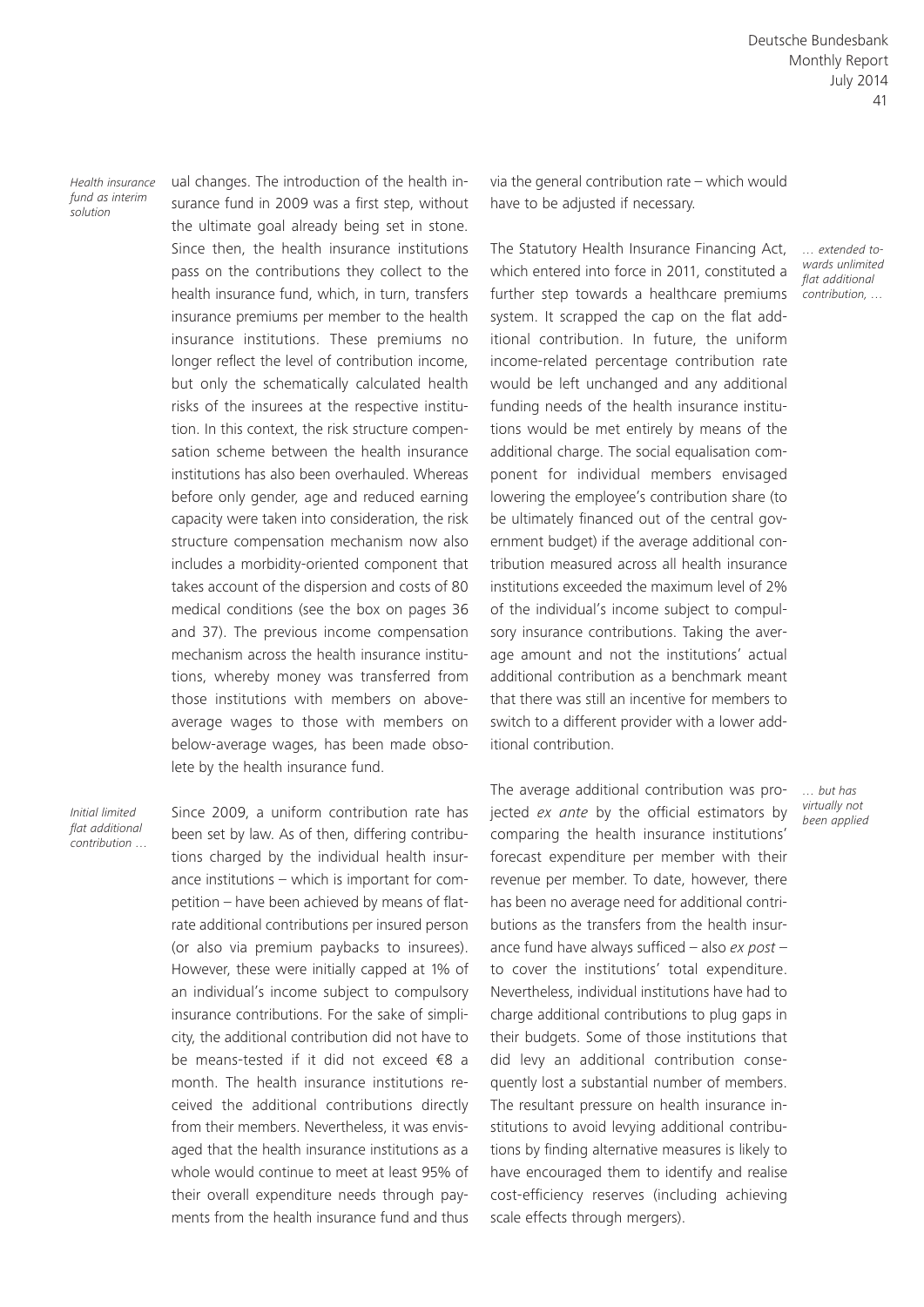Deutsche Bundesbank Monthly Report July 2014 42

*Recent changeover to income-related additional contribution*

By virtue of the Act Improving the Financial Structure and Quality of the Statutory Health Insurance Scheme, which was adopted in June 2014, the flat additional contribution will be abolished as of 2015 and replaced by an income-related special contribution, likewise to be paid solely by the members. This builds on the existing structures. For one thing, the general contribution rate, to be shared equally between employer and employee, is fixed at 14.6%. For another, the income-based special contribution replaces the additional contribution of 0.9% paid up to now by members alone.18 Given the health insurance institutions' extensive reserves, the future special contribution rate might initially be lower on average than the previous general extra contribution component. However, it is to be expected that the rate will be put up again in future years as healthcare spending is set to continue to rise at a faster pace than insurees' income subject to compulsory insurance contributions.

*Move towards shifting redistribution function to tax and transfer system halted*

Overall, the recent reform backtracks on the steps taken towards a healthcare premium, and a relatively opaque and unselective income redistribution mechanism remains a typical feature of the statutory health insurance scheme. This halts the envisaged partial shift of the income redistribution mechanism to the tax and transfer system from 2015 onwards, with the plan to finance the costs of the social equalisation component from the central government budget once the health insurance fund's reserves had been depleted.<sup>19</sup> The abandonment of the healthcare premiums model could result in less intensive competition between the institutions because the method of levying the additional contribution will now be less transparent. By contrast, it is likely that private health insurance companies, with their non-incomerelated premiums, will in future be a more attractive option for those whose income is above the threshold for opting out of the statutory health insurance scheme.

The legal stipulation of a uniform general tax rate as of 2011 means that employers no longer

pay half of any contribution rate increases, and *Employers*  their direct funding share is likely to decrease in future.20 This could lessen their interest in demanding moderate expenditure growth as they are no longer directly affected. However, the greater contribution burden now placed on employees will ultimately have at least a partial knock-on effect on employers via future higher wage demands.

It is clear that over the past decade much has been done, both on the expenditure and revenue side, to stabilise the finances of the statutory health insurance scheme. These steps have proven successful insofar as the scheme's debt has been reduced and extensive reserves have been built up. This is primarily attributable to the fact that central government grants and contribution rates were raised more than was actually necessary to fund current expenditure. Overall, however, the measures that have been taken do not point to consistent, forwardlooking aims in healthcare policy. For instance, discounts on pharmaceuticals have been raised on numerous occasions only to be cut again, hospital financing has seesawed, and the surgery visit charge was introduced and then abolished. Similarly, the funding system was initially changed towards a healthcare premium, but has recently more or less ended up back where it started. Policymakers apparently attached little importance to the advantages of aligning

*shielded from rising contribution rates*

*Unsteady course of healthcare policy over past decade*

<sup>18</sup> In addition, the special contribution is subject to a comprehensive cross-institutional income equalisation scheme, which is aimed at preventing institutions with members on below-average wages being put at a disadvantage. To this end, the health insurance fund will initially collect the special contributions on behalf of the individual health insurance institutions and then pass on the average special contribution per member that would have been collected if the rate set by the respective institution had applied throughout Germany.

<sup>19</sup> Prior to the recent reform, central government had factored in a burden of just over €½ billion from 2015 onwards in its budget plans. Even if these estimates meanwhile appear excessive for the initial phase, the central government budget would have been confronted with far larger burdens in the foreseeable future based on the statutory health insurance scheme's strong expenditure growth.

<sup>20</sup> The same applies to the statutory pension insurance scheme, which is thereby shielded from co-funding excessive expenditure increases in the statutory health insurance scheme.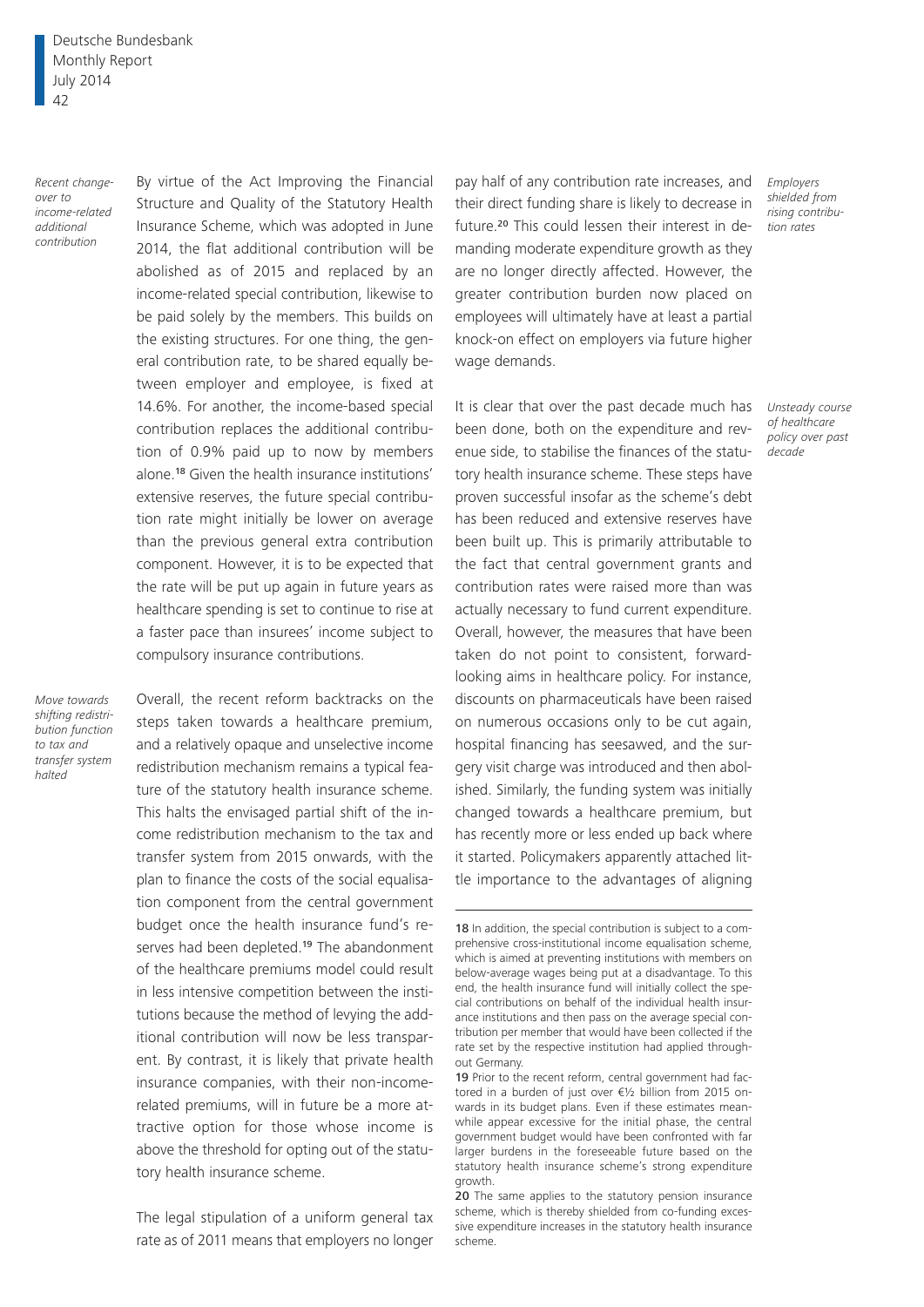contributions and benefits more closely through healthcare premiums or to achieving a more transparent income redistribution mechanism. It is likely that their decisions were influenced by resistance to disclosing the distribution flows and, in particular, by the foreseeable costs of the social equalisation component for the central government budget.

# Financial relations between the statutory health insurance scheme and the central government budget

*Contribution system important feature of the overall social security system*

In Germany, in principle, you must be a member of the social security system and pay contributions in order to be eligible to receive social benefits. In the case of the statutory pension insurance scheme and the unemployment insurance scheme, there is a relatively strong degree of contribution equivalence, as the level of benefits received largely reflects the level of contributions paid. However, as explained above, there is not such a close degree of contribution equivalence in the statutory health and public long-term care insurance schemes. Furthermore, the statuary health insurance scheme also provides certain general societal or non-insurance-related benefits. To ensure that such extraneous benefits are not funded by members' contributions but rather are fairly financed by the broader group of taxpayers, the costs of such tasks would need to be covered using general tax revenue (which is, in principle, not earmarked for specific uses), eg through central government grants specifically allocated to this purpose.

*Flow of central government grants rather erratic*

The central government grant was introduced for the first time in 2004 by the Act Modernising the Statutory Health Insurance Scheme. It was planned to raise it over time from an initial amount of €1 billion to €4.2 billion from 2006 onwards. The justification given for the grant was that it would provide global reimbursement of non-insurance-related benefits. It was intended to cover, in particular, benefits pro-



and 221a of the Fifth Book of the Social Security Code. Deutsche Bundesbank

vided by the health insurance institutions that are not strictly speaking linked to illness (especially pregnancy and maternity benefits). However, the grant was quickly lowered again in 2007 to €2.5 billion in order to provide shortterm relief for the central government budget. Under the Act Promoting Competition among Statutory Health Insurance Institutions the grant was then raised significantly. The original concept behind this was to finance the noncontributory co-insurance of children out of general taxation. A target of €14 billion per year was set for the central government grant, which would be reached by increasing the grant by €1.5 billion each year, thereby achieving the goal in 2016. Extensive economic stimulus packages were then launched in the wake of the economic crisis in 2009, which included reducing social contributions. In order to offset the revenue shortfalls arising from the 0.6 percentage point cut in the contribution rate, planned increases in the central government grant were brought forward. Moreover, in 2010 and 2011, one-off additional transfers of €4 billion and €2 billion, respectively, were made to compensate for cyclically induced revenue shortfalls. Consequently, the central government grant peaked at €15.7 billion in 2010 and then dropped back down to its long-term target of €14 billion by 2012. The exceptionally favourable development of the statutory health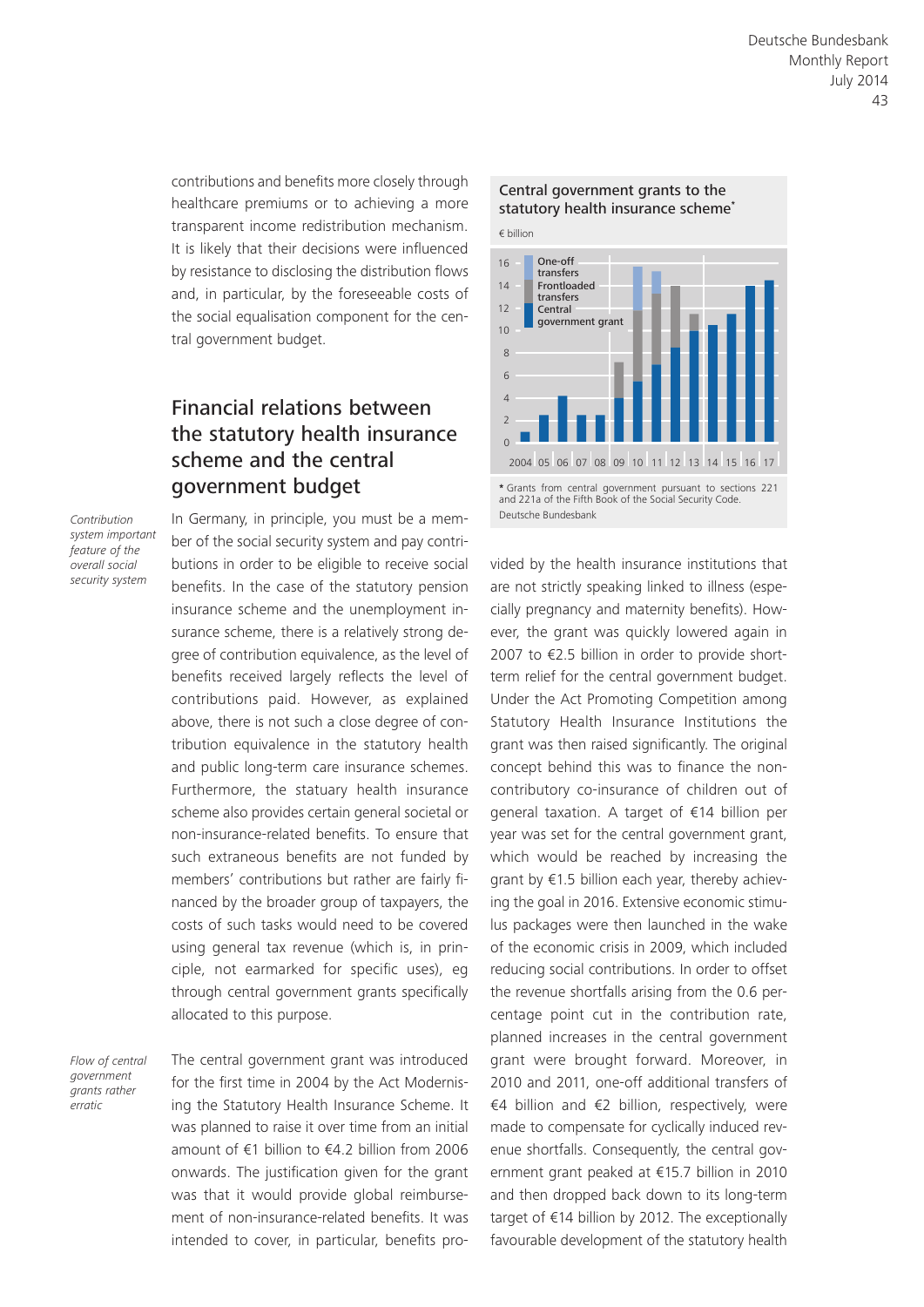insurance scheme's finances thereafter was evidently once again seen as a means to potentially reduce central government funding without having to put up contributions. The grant was therefore cut by €2.5 billion to €11.5 billion in 2013. Under the Act Accompanying the 2014 Budget, the grant is being scaled back further in 2014 to €10.5 billion. For the years thereafter, the grant is set to be put up to  $€11.5$ billion, then €14 billion, reaching the new target of €14.5 billion from 2017 onwards. The temporary revenue shortfall caused by the recent cuts is to be offset by drawing on the financial reserves of the health insurance fund, so that the health insurance institutions will not be hit by lower transfers.

*Central government grant should be earmarked for specified non-insurancerelated benefits* The rather erratic adjustments to the central government grant to the statutory health insurance scheme are likely to have been driven not least by central government's budgetary goals. The grant's vague budget appropriation, namely to reimburse unspecified non-insurancerelated benefits, provides little scope for assessing and checking its appropriateness. It would therefore make sense to draw up a specified list of the statutory health insurance scheme's general societal tasks that are to be financed via general taxation. To this end, parliament should first of all define the core tasks of the statutory health insurance scheme (to be financed through contributions), and then list the tasks that do not fall within this remit and are thus non-insurance-related tasks. Even if individual cases may be open to dispute and a certain amount of discretionary scope remains, a defined list of benefits, together with specified allocation of the grant, would provide a more transparent basis for discussing central government grants. This would give the statutory health insurance scheme greater planning certainty and would avoid giving the impression that funding is changed at the government's whim to suit the respective budgetary situation.

While it may be appealing to policymakers to factor in a certain amount of leeway in the central government budget through the discretionary tailoring of central government grants, this has a detrimental impact on the statutory health insurance scheme's budgets, which are ultimately also financed through compulsory payments. It would therefore seem advisable to calculate the grants to the statutory health insurance scheme on the basis of the tasks that it has to perform, and to directly plan in any budgetary leeway deemed necessary in the central government budget. The budgetary surpluses that this would often generate would, moreover, be useful for scaling back central government's high level of debt.

#### **Outlook and challenges**

At first glance, the statutory health insurance scheme's finances currently look favourable, after once again recording a surplus in 2013 and with cumulated large reserves. However, it should be borne in mind that this is only a temporary phenomenon and that the financial pressure on the scheme is set to increase again. Health services are likely to become increasingly significant in future, not only because of the ageing population, but also due to a generally rising demand. The knock-on effect of this on the statutory health insurance scheme, if the contribution rate remains unchanged, will be to place an ongoing strain on the scheme's finances in future years owing to the underlying tendency for the contribution base to grow more slowly than health service spending. It is already foreseeable that the reserves of the statutory health insurance scheme will be fairly rapidly depleted. Thus a substantial deficit is on the cards for 2014, not least due to the cut in the central government grant, which is to be offset using the statutory health insurance fund's reserves. With spending pressure likely to continue unabated, the deficit is set to climb further in the coming years, even if the current plans to increase the central government grant are implemented. Consequently, additional increases in the contribution rate above its present level appear unavoidable.

*Budgetary leeway should not be concealed in social security scheme*

*Depletion of reserves foreseeable*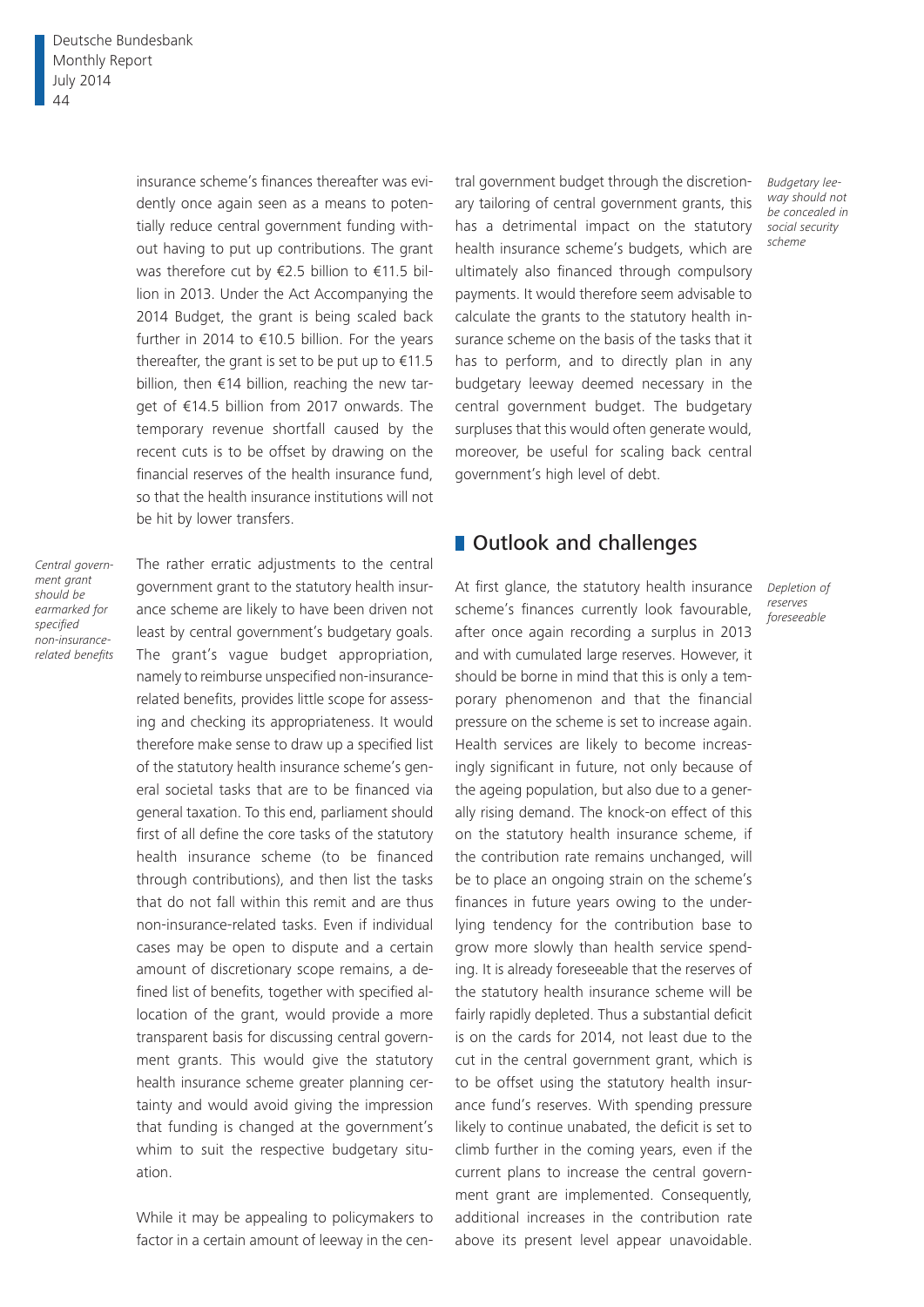Hence the scheme's currently favourable financial situation – which is both attracting the cupidity of various vested interests and weakening the resolve to curb expenditure  $-$  is merely a brief interlude, which is likely to end even before demographic factors begin to impinge on the health insurance system.

*Long-term projections indicate considerable cost risks, …*

The last comprehensive long-term projections for age-related expenditure in EU member states were made in 2012.<sup>21</sup> The projections indicate that, unless appropriate countermeasures are taken, government healthcare spending in Germany could rise perceptibly from the level of 8% of GDP in 2010, rising to between over 8½% and almost 11% up to 2060. This relatively wide projection range illustrates that the multiplicity of determinants involved make projections of spending developments in this area less reliable than, say, those for old-age pensions. This is attributable to factors on both the demand side (demographics, impact of rising pay on healthcare demand, growing health risks given higher life expectancy) and on the supply side (wage costs in the healthcare sector, cost-driving advances in medical technology). Other key determinants are how the statutory health insurance scheme's range of benefits (including co-payments) will be defined in future and whether benefits will be rationed (by expenditure). The spending curve might be relatively flat if the number of years in which health services are drawn on massively were to remain constant on average despite the population's rising longevity  $-$  ie if all the extra years "gained" tended to be spent in good health. By contrast, the healthcare spending ratio could rise particularly sharply if the phase during which more intensive medical care is needed turns out to be prolonged and, moreover, advances in medical technology drive up costs.

*… which could push up contribution rates accordingly*

The forecast expenditure increases point towards a significantly higher contribution burden in future years. The EU projections suggest that the contribution rate would have to rise to somewhere between 16½% and 21½% by

2060. In combination with the other agerelated expenditure on pensions and long-term care, as well as in connection with unemployment, the aggregate social contribution rate for the overall social security system could thus end up in a range of around 47½% to 54½% (compared with the current figure of 39½%). Unlike pension expenditure, for example, which is limited by the falling pension level factored into the adjustment formula, there are no comparable rules-based moderating factors for healthcare spending. Instead, it is subject to frequent legislative interventions in benefit and remuneration rates, which may be expected to continue as accrued health entitlements are less clear-cut than accrued pension entitlements, for instance. However, such measures can only be accounted for in the projections by means of highly uncertain guestimates.

On the one hand, the expected rising growth trend for healthcare expenditure will tend to reflect insurees' preferences, but also on the other hand, a supply-induced boost in demand, which, in turn, is facilitated by a lack of transparency in this specific market. An insurance scheme under which insurees receive benefits largely without having to pay the treatment bill or even knowing exactly what costs have been invoiced is inherently vulnerable to being used excessively, especially if health service providers are able to exert a strong influence on demand.

These fundamental insurance-related problems can be mitigated using various instruments, which could be applied even more intensively in the statutory health insurance scheme. One starting point would be to provide greater transparency for patients over billed treatment and costs. Transparency could be enhanced, for example, by a (partial) changeover from the principle of non-invoicing patients to the prin-

21 See European Commission (DG ECFIN) and Economic Policy Committee (AWG), The 2012 Ageing Report: Economic and budgetary projections for the 27 EU Member States (2010-2060), Joint Report, in: European Economy 2/ 2012. In this context, government healthcare spending includes, in particular, the expenditure of the statutory health insurance scheme and civil servant subsidies.

*Moral hazard promotes excessive demand for health services*

*Options for curbing expenditure: greater transparency and higher co-payments*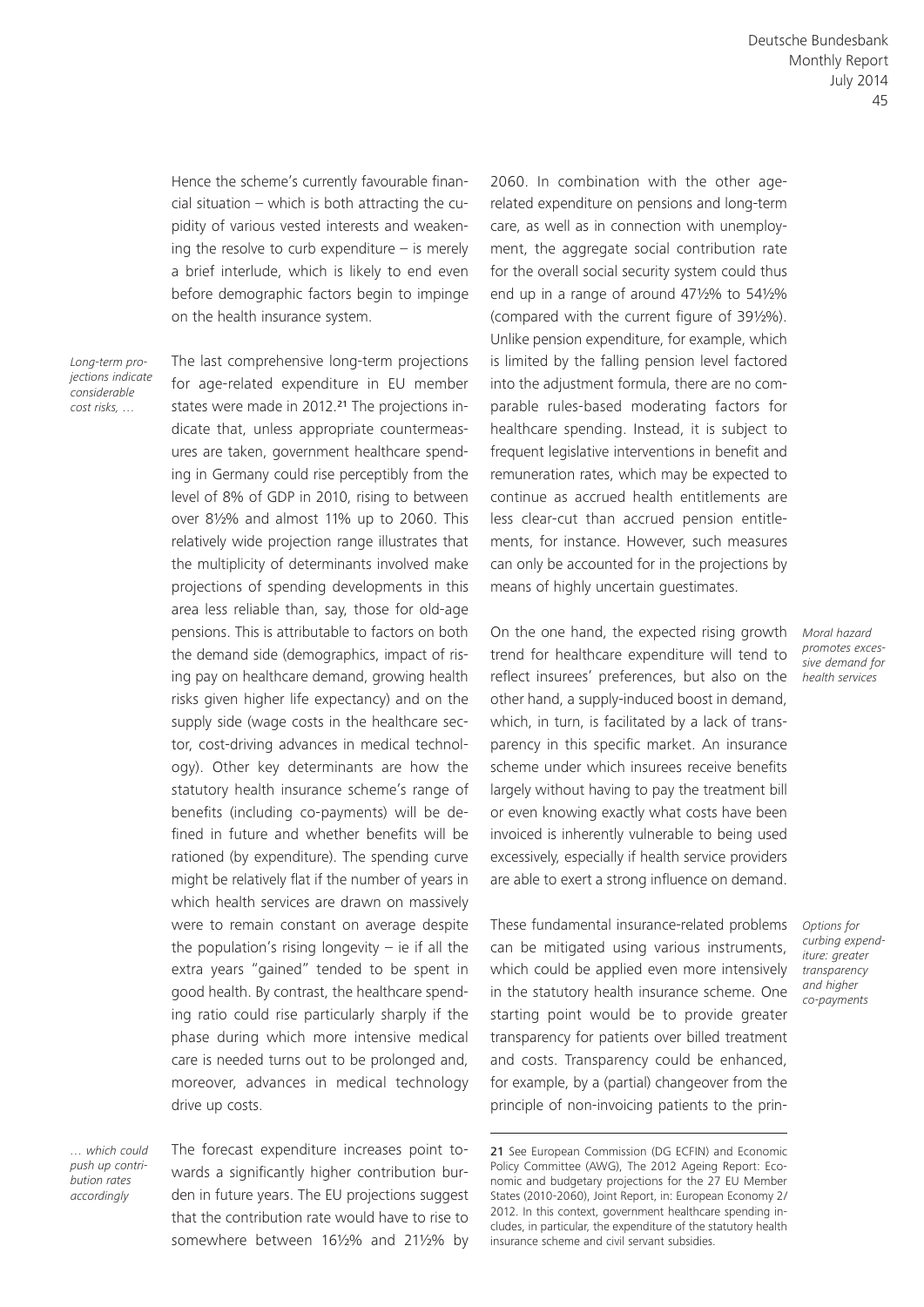ciple of cost refunding. Although all persons insured under the statutory health insurance scheme can opt for cost refunding, in reality this option is barely used, which is understandable given the lack of incentives for individual insurees. Deductibles, assumption of part of the costs and contribution refunds can also help prevent excessive use of the scheme. These instruments already form part of the legislation governing benefits and were extended, in particular, by virtue of the Act Promoting Competition among Statutory Health Insurance institutions in 2007, which gave health insurance institutions scope to offer different premiums to suit insurees' individual needs. A cost-income cap is intended to prevent households from actually being overburdened by these co-payments.<sup>22</sup> However, with the abolition of the surgery visit charge in 2013, policymakers changed track once again.23 Generally speaking, the (political) implementation of such co-payments is hampered by the fact that the disadvantages, for both service providers and co-paying patients, are immediately apparent, whereas the advantages of a lower financial burden are widely dispersed. There still seems to be scope for creating greater transparency between the demand and supply sides of the healthcare system (for example, via the insurance card or internet portals) and for improving medical treatments through a more consistent analysis of the available data.

*Flat financing could return to the agenda*

The dropping of the flat additional contribution, which constituted a step towards the healthcare premiums model, meant that the twin goal of getting health insurance institutions to openly display their costs and of more precisely steering the redistribution effects within the scheme's funding structure was likewise abandoned. There is thus still scope for curbing the burden of distorting and therefore growth-impairing government levies. It remains to be seen whether the scheme's funding system will be the subject of renewed debate going forward once economic and, in particular, demographic turbulence is encountered and pressure to raise contribution rates mounts.

Irrespective of this, non-insurance related benefits should be transparently itemised and refunded from out of the central government budget.

> *Capital funding not fundamental solution to financing problem, recent pension reform step in wrong direction*

As the statutory health insurance scheme is financed without actuarial reserves under the pay-as-you-go system, the looming demographic changes will impact on both the revenue side (via a narrower contribution base) and in all likelihood also on the expenditure side (via a growing share of older insurees). A capital-funded system, with provisions for increasing age, would be less exposed to these changes. However, a systemic changeover of the funding system would subject members to double burdens during a transitional period, as, in addition to current expenditure, they would also have to fund the accumulation of a capital stock. A collective reserve, as envisaged in the public long-term care insurance scheme, permits redistribution between different age cohorts. However, this presupposes not least that policymakers cannot misuse the reserve for other purposes. With regard to demographic trends, it will be important to stabilise the funding base, which will be weakened by an ageing population. In this context, it would make sense to continually adjust the statutory retirement age to increasing life expectancy. By contrast, recently adopted legislation, particularly concerning the ability of certain social groups to claim a full pension without actuarial deductions at the age of 63, encourage early retirement and are therefore a step in the wrong direction, including from the perspective of the statutory health insurance scheme.

<sup>22</sup> Under the current legislation, co-payments made by a member (and any co-insured persons) are not to exceed 2% of the household's annual gross income. The payments are capped at 1% for persons who are chronically ill (section 62 of the Fifth Book of the Social Security Code).

<sup>23</sup> The quarterly surgery visit charge was intended to address the above-average frequency of visits to the doctor in Germany, based on the assumption that such co-payments would increase insurees' cost awareness and thus tend to dampen demand.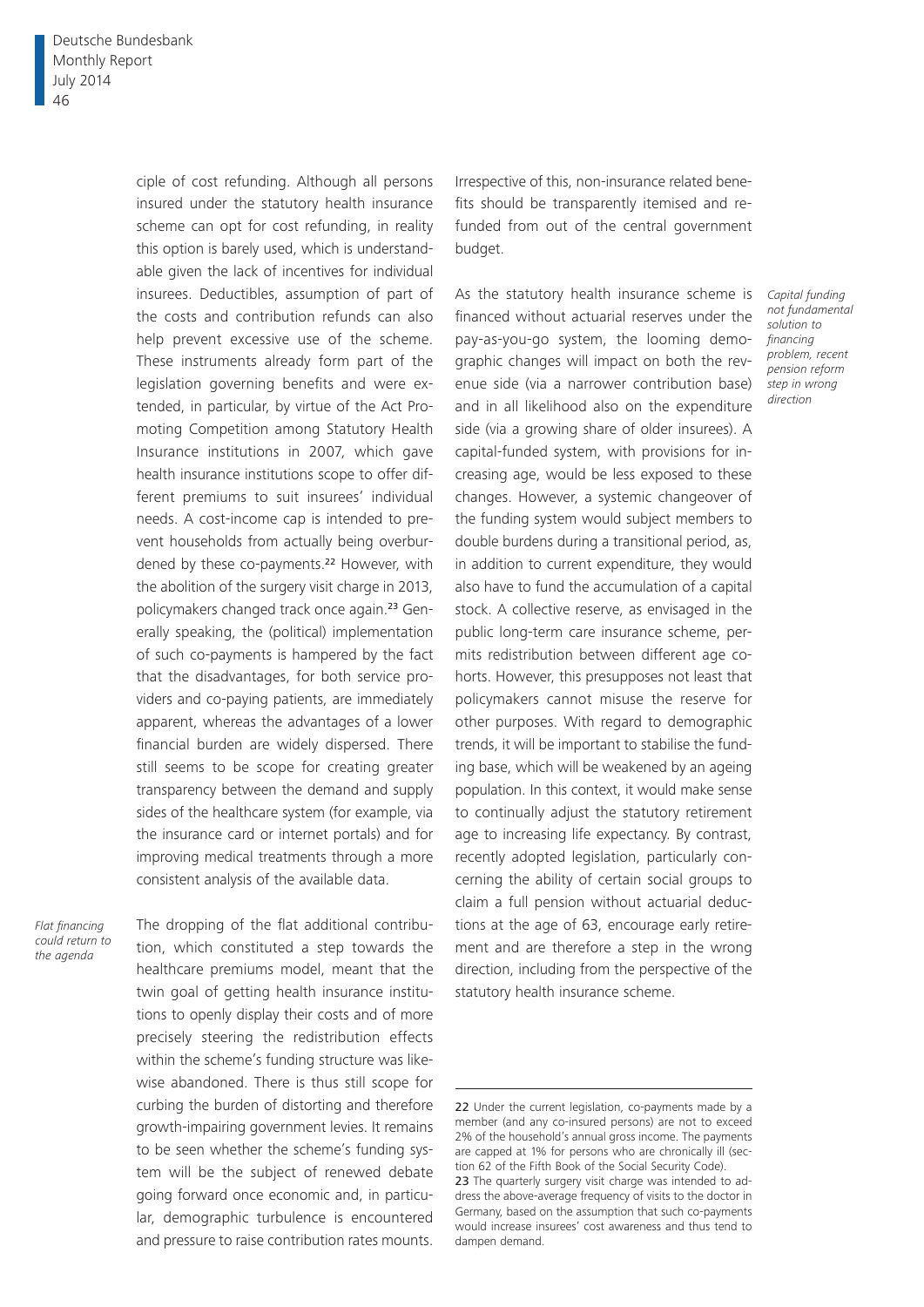## **Annex**

# Major legislative changes concerning the financing of the statutory health insurance scheme<sup>24</sup>

Act Improving Cost Efficiency in Pharmaceuticals Supply *(Gesetz zur Verbesserung der Wirtschaftlichkeit in der Arzneimittelversorgung)* (2006)

Notably introduces a two-year moratorium on manufacturers' pharmaceuticals prices.

#### Act Accompanying the 2006 Budget *(Haushaltsbegleitgesetz 2006)* (2006)

As of 1 January 2006, the contribution base for recipients of unemployment benefit II is reduced from 36.2% to 34.5% of the monthly reference figure, while the flat statutory health insurance contribution rate for low-paid part-time workers is raised from 11% to 13%.

The Federal grant to the statutory health insurance scheme is reduced from €4.2 billion to €1.5 billion as from 2007.

#### Act Amending the Law Governing the Professional Activities of Doctors Approved by the Statutory Health Insurance Scheme *(Vertragsrechtsänderungsgesetz)* (2006)

The deadline for health insurance institutions to pay down their debt, which was set in 2003 by the Act Modernising the Statutory Health Insurance Scheme, is extended by one year until the end of 2008.

#### Act Promoting Competition among Statutory Health Insurance Institutions *(GKV-Wettbewerbsstärkungsgesetz)* (2007)

Introduces a health insurance fund on 1 January 2009, which collects contributions and passes on risk-adjusted *per capita* payments to the health insurance institutions. The fund's resources should cover at least 95% of expenditure by health insurance institutions on a permanent basis. The health insurance institutions must bridge any funding gap by charging flat additional contributions. This additional contribution may not exceed 1% of the insuree's income subject to compulsory contributions if it is set at more than €8 per month.

From 2009, the general contribution rate for statutory health insurance is set annually by the Federal Government by statutory order (without the approval of the Bundesrat) following evaluation of the forecasts of the responsible statutory health insurance estimators.

The risk structure compensation scheme is based on the morbidity rates of 80 cost-intensive chronic illnesses.

The Federal grant is set at €2.5 billion each for 2007 and 2008 and is subsequently to be increased by €1.5 billion per year up to €14 billion.

The remuneration system for out-patient treatment is switched from fixed point values, which allowed for strict budgeting, to fixed benefit fees that are adjusted downwards when standard benefit volumes are exceeded.

Private health insurance enterprises are obligated to offer a basic tariff that must provide the services of the statutory health insurance scheme at a price no higher than its average maximum contribution. For persons claiming social assistance, the insurance premium is to be halved at the cost of all private insurance scheme members.

The income threshold for switching to a private health insurance scheme, ie a level of income above the compulsory insurance limit, has to be met not just in one year but in three consecutive years.

24 This Annex presents the most important legislative changes since the Act Modernising the Statutory Health Insurance Scheme (GKV-Modernisierungsgesetz), which entered into force in 2004. For developments prior to this date, see Deutsche Bundesbank, Financial development and outlook of the public health insurance scheme, Monthly Report, July 2004, pp 15-31.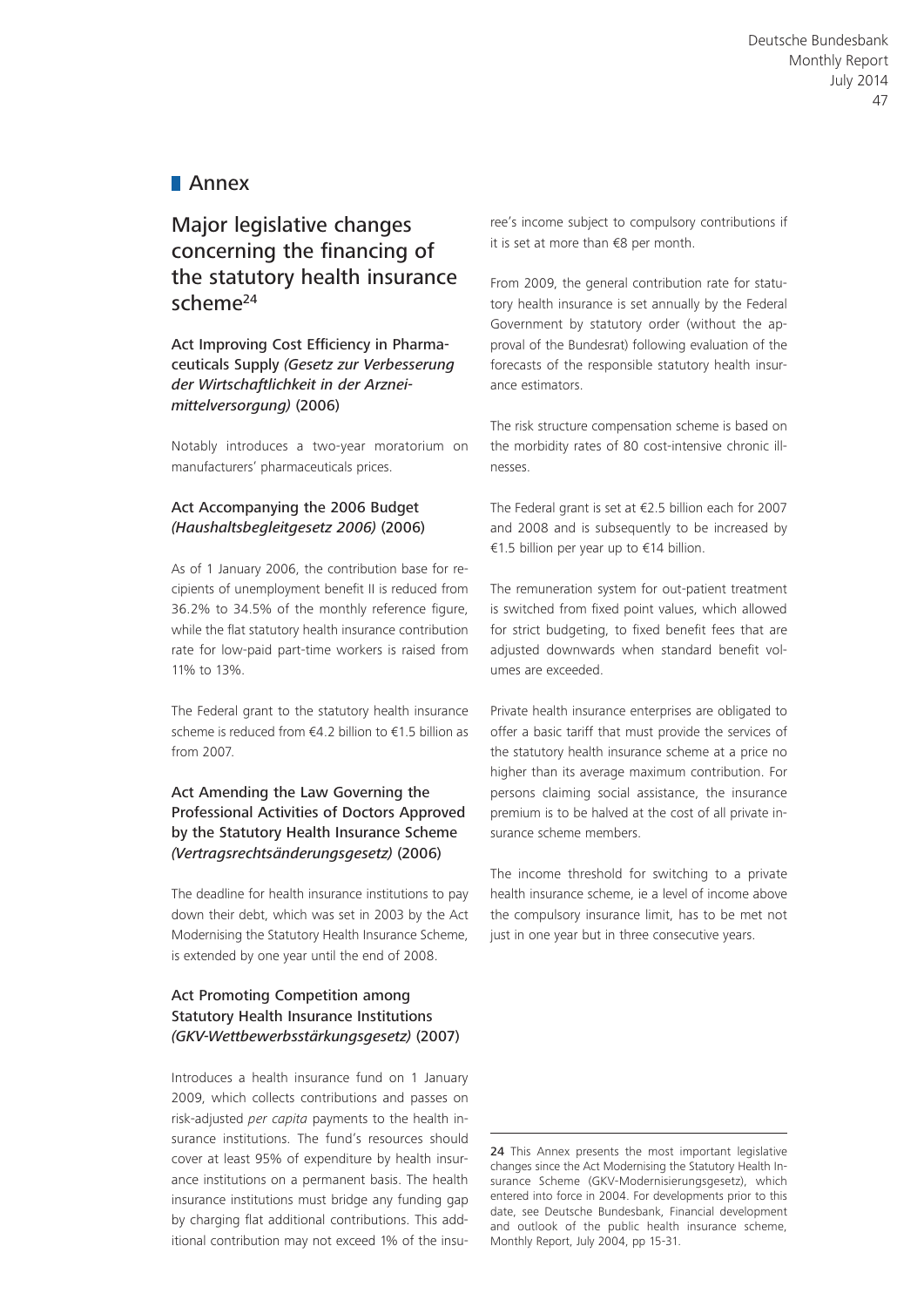#### Act Adapting the Organisational Structures of the Statutory Health Insurance Scheme *(Gesetz zur Weiterentwicklung der Organisationsstrukturen in der gesetzlichen Krankenversicherung)* (2008)

The financial reporting requirements for statutory health insurance institutions are more strongly aligned with the assessment principles laid out in the German Commercial Code *(Handelsgesetzbuch).*

In particular, all health insurance institutions become eligible for insolvency from 1 January 2010 and are additionally obligated to establish adequate pension provisions for the non-contributory pension entitlements of their staff with civil servant status by 2050.

#### Regulation Establishing the Contribution Rates in the Statutory Health Insurance Scheme *(Verordnung zur Festlegung der Beitragssätze in der gesetzlichen Krankenversicherung)* (2008)

The general contribution rate is set at 15.5% as of 1 January 2009. Of this, 14.6% is to be financed equally by employer and employee and 0.9% is to be raised by members alone.

#### Act Reforming Hospital Financing *(Krankenhausfinanzierungsreformgesetz)* (2009)

In order to improve hospitals' financial resources, health insurance institutions are notably obligated to permanently refinance half of the collective wage increases for hospital staff agreed for 2008 and 2009 to the extent that they exceed the rate of change in average income subject to compulsory contributions that is relevant for determining remuneration.

#### Act Securing Employment and Stability in Germany *(Gesetz zur Sicherung von Beschäftigung und Stabilität in Deutschland)* (2009)

To offset the revenue shortfalls caused by cutting the contribution rate on 1 July 2009 (from 15.5% to 14.9%), the Federal grant for 2009 is lifted from a previously planned €4 billion to €7.2 billion, and for 2010, from €5.5 billion to €11.8 billion.

#### Social Security Stabilisation Act *(Sozialversicherungs-Stabilisierungsgesetz)* (2010)

Central government makes an additional Federal grant of €3.9 billion in 2010.

Act Amending Health Insurance Provisions and Other Provisions *(Gesetz zur Änderung krankenversicherungsrechtlicher und anderer Vorschriften)* (2010)

The manufacturer's discount for pharmaceuticals that are not subject to the fixed-amount regulation is raised from 6% to 16%. A price moratorium is set for pharmaceuticals paid for by the statutory health insurance scheme. Both rules apply from 1 August 2010 until the end of 2013.

#### Pharmaceuticals Restructuring Act *(Arzneimittelneuordnungsgesetz*) (2010)

New and innovative pharmaceuticals will now only be reimbursed at the requested price for one year. Manufacturers must have furnished proof of the additional benefit of new pharmaceuticals by then; otherwise, only the price valid in the fixed-price system will be reimbursed.

#### Statutory Health Insurance Financing Act *(GKV-Finanzierungsgesetz)* (2010)

The 1% cap on the flat additional contribution on income subject to compulsory contributions is rescinded. If the average additional contribution exceeds 2% of an individual's income subject to compulsory contributions in future, social equalisation occurs in the form of a corresponding reimbursement of the income-related employee or pensioner contribution. The revenue shortfalls in the health insurance fund caused by this are to be reimbursed from the Federal budget from 2015.

The general contribution rate is raised from 14.9% to 15.5% as of 1 January 2011. Rule-bound adjustment of this contribution rate is dropped.

To limit the increase in expenditure, in particular payments by the health insurance fund to health insurance institutions for administrative costs in 2011 and 2012 are frozen at the 2010 level, discounts are introduced in the remuneration of hospitals for benefits over and above the agreed volume, and the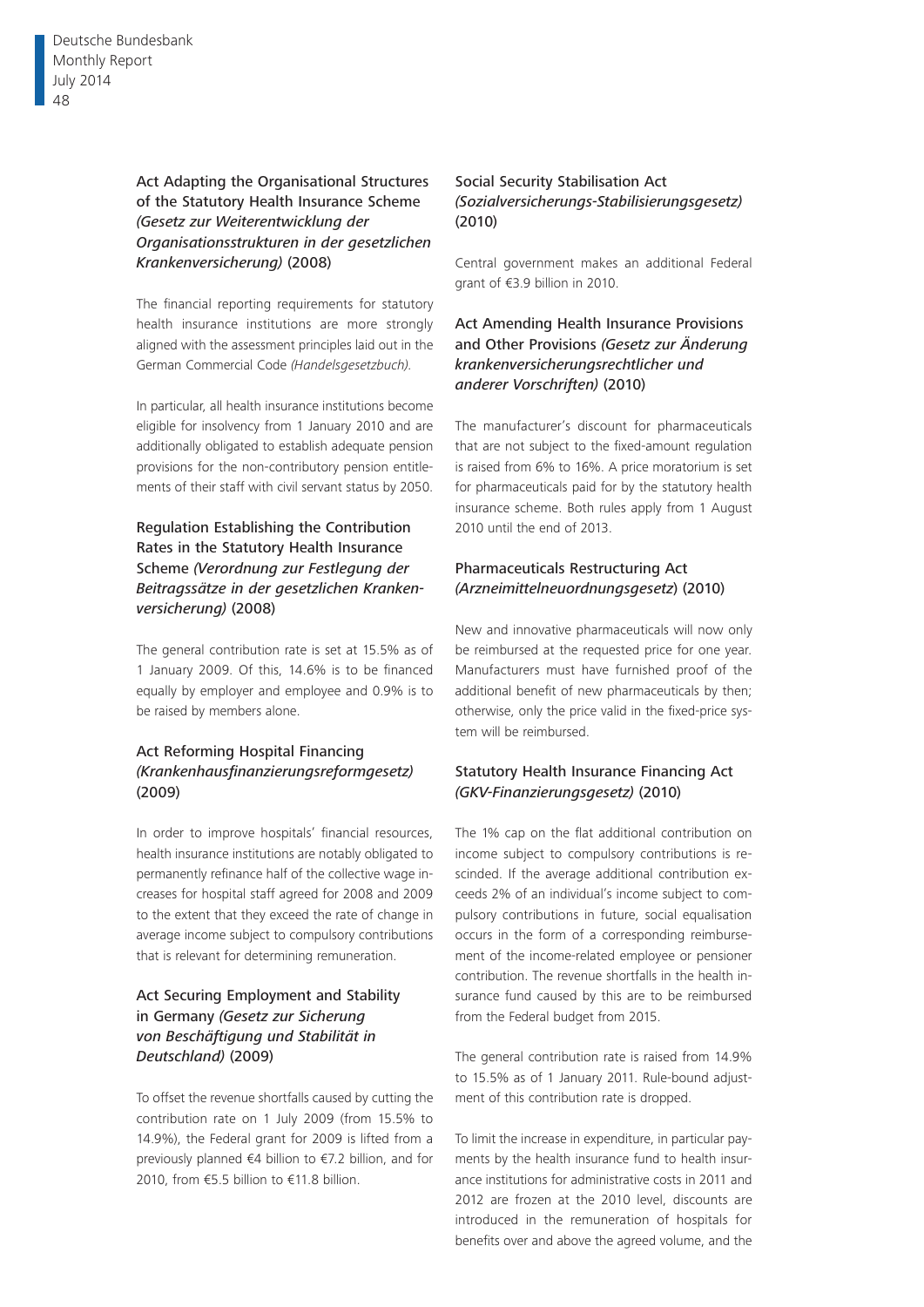remuneration of dentists as well as in contracts for GP-routed healthcare is limited.

The income threshold for switching to private health insurance is reduced again to just one year's earnings above the compulsory insurance limit.

#### Act Accompanying the 2011 Budget *(Haushaltsbegleitgesetz 2011)* (2010)

Central government transfers an additional €2 billion to the health insurance fund in 2011.

#### Act Restructuring Statutory Healthcare Provision *(GKV-Versorgungsstrukturgesetz)* (2011)

The system for remunerating doctors is restructured in order to ensure health services are available in structurally weak areas.

#### Act Amending Low-paid Part-time Employment Legislation *(Gesetz zu Änderungen im Bereich der geringfügigen Beschäftigung)* (2012)

The earnings ceiling for low-paid part-time work (for which a flat statutory health insurance contribution rate of 13%, or 5% in the case of household services, applies) is raised from €400 to €450 per month from 1 January 2013.

#### Act Regulating Personal Assistance Needs in In-patient Prevention and Rehabilitation Institutions *(Gesetz zur Regelung des Assistenzpflegebedarfs in stationären Vorsorge- und Rehabilitationseinrichtungen)* (2012)

The surgery visit charge of €10 per quarter that was introduced in 2004 for visits to the doctor or dentist is abolished as from 2013.

#### Act Accompanying the 2013 Budget *(Haushaltsbegleitgesetz 2013)* (2012)

The Federal grant to the health insurance fund for 2013 is reduced by €2.5 billion to €11.5 billion as a once-only measure.

#### Act Eliminating Unsustainable Burdens arising from Outstanding Health Insurance Contributions *(Gesetz zur Beseitigung sozialer Überforderung bei Beitragsschulden in der Krankenversicherung)* (2013)

The increased late payment surcharge of 5% of the overdue contributions is abolished.

An emergency tariff is introduced in private health insurance for insurees who cannot meet their contribution obligations.

Additional remuneration for hospitals and further measures to take into account hospitals' actual cost increases are adopted.

#### Thirteenth Act amending the Fifth Book of the Social Security Code *(13. SGB V-Änderungsgesetz)* (2013)

The price moratorium on pharmaceuticals paid for by the statutory health insurance institutions, which runs until the end of 2013, is extended until the end of March 2014.

#### Fourteenth Act amending the Fifth Book of the Social Security Code *(14. SGB V-Änderungsgesetz)* (2014)

The assessment of the benefits of new pharmaceuticals marketed prior to the start of 2011, which was initiated prior to the Pharmaceuticals Restructuring Act, is terminated owing to disproportionately high research and administration.

To offset this, the price moratorium on pharmaceuticals is extended until the end of 2017.

The manufacturers' discount on pharmaceuticals not subject to the fixed-amount regulation, which was reduced from 16% to 6% at the end of 2013, is increased to 7% as of 1 January 2014.

#### Act Accompanying the 2014 Budget *(Haushaltsbegleitgesetz 2014)* (2014)

The Federal grant to the health insurance fund is reduced by €3.5 billion to €10.5 billion in 2014, and raised again to €11.5 billion in 2015 and €14 billion in 2016. From 2017, €14.5 billion is to be transferred each year.